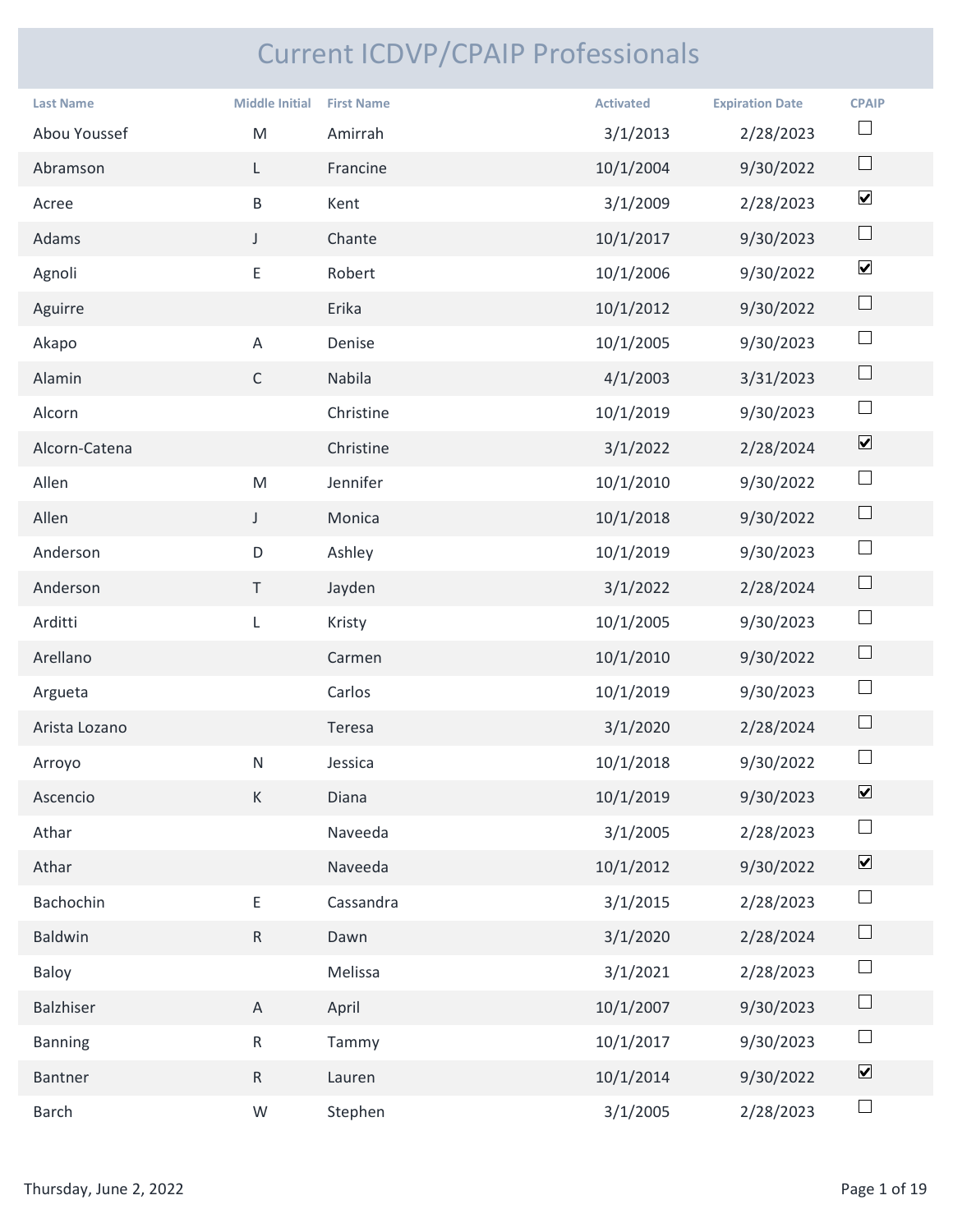| <b>Last Name</b>       | <b>Middle Initial</b> | <b>First Name</b> | <b>Activated</b> | <b>Expiration Date</b> | <b>CPAIP</b>                 |
|------------------------|-----------------------|-------------------|------------------|------------------------|------------------------------|
| Barragan               |                       | Iris              | 3/1/2018         | 2/28/2024              | $\Box$                       |
| Barraza                |                       | Joaquin           | 10/1/2021        | 9/30/2023              | $\Box$                       |
| Bass-White             |                       | Crystal           | 3/1/2005         | 2/28/2023              | $\Box$                       |
| Bateast Jr.            |                       | Mitchell          | 3/1/2021         | 2/28/2023              | $\blacktriangledown$         |
| <b>Bates</b>           | W                     | Joseph            | 10/1/2015        | 9/30/2023              | $\boxed{\blacktriangledown}$ |
| Beasley                | $\mathsf D$           | Shanae            | 10/1/2008        | 9/30/2022              | $\Box$                       |
| <b>Beaufils</b>        | M                     | Heather           | 3/1/2004         | 2/28/2024              | $\Box$                       |
| Beckham                | L                     | Terri             | 3/1/2017         | 2/28/2023              | $\Box$                       |
| Beermann               | F                     | Cheryl            | 10/1/2014        | 9/30/2022              | $\Box$                       |
| <b>Bhatia</b>          |                       | Anisha            | 10/1/2016        | 9/30/2022              | $\Box$                       |
| Bhatti                 |                       | Verda             | 10/1/2014        | 9/30/2022              | $\Box$                       |
| Bird                   | E                     | Andrea            | 10/1/2020        | 9/30/2022              | $\Box$                       |
| Blackman               |                       | Nicole            | 10/1/2021        | 9/30/2023              | $\Box$                       |
| Bockstruck             |                       | Elizabeth Ann     | 3/1/2010         | 2/28/2024              | $\Box$                       |
| Bohland                | $\mathsf H$           | Jared             | 10/1/2016        | 9/30/2022              | $\Box$                       |
| Boland                 | $\mathsf{A}$          | Julie             | 3/1/2013         | 2/28/2023              | $\blacktriangledown$         |
| <b>Boland</b>          |                       | Julie Ann         | 3/1/2009         | 2/28/2023              | $\Box$                       |
| Bonilla                | $\mathsf{V}$          | Nelly             | 10/1/2014        | 9/30/2022              | $\blacktriangledown$         |
| Bonilla                | ${\sf V}$             | Nelly             | 10/1/2020        | 9/30/2022              | $\Box$                       |
| Book                   | $\mathsf{A}$          | Violette          | 10/1/2006        | 9/30/2022              | $\Box$                       |
| Bookwalter             | K                     | Linda             | 10/1/2002        | 9/30/2022              | $\Box$                       |
| Borders                |                       | Jack              | 10/1/2003        | 9/30/2023              | $\Box$                       |
| Bossarte-Adamson       |                       | Stephanie         | 3/1/2009         | 2/28/2023              | $\Box$                       |
| Boulougouris           | $\mathsf{E}^-$        | Eirene            | 3/1/2013         | 2/28/2023              | $\Box$                       |
| Bowden                 | $\mathsf{A}$          | Charlotte         | 10/1/2005        | 9/30/2023              | $\Box$                       |
| Bowen                  | M                     | Jessica           | 3/1/2020         | 2/28/2024              | $\Box$                       |
| <b>Brand</b>           | $\mathsf D$           | Sandra            | 10/1/2004        | 9/30/2022              | $\Box$                       |
| Brayton                |                       | April             | 3/1/2009         | 2/28/2023              | $\Box$                       |
| Brechon                | N                     | Megan             | 3/1/2014         | 2/28/2024              | $\Box$                       |
| <b>Brewer</b>          |                       | Quo-Shayla        | 3/1/2021         | 2/28/2023              | $\Box$                       |
| <b>Brock</b>           |                       | Kimberly Hope     | 10/1/2021        | 9/30/2023              | $\boxed{\blacktriangledown}$ |
|                        |                       |                   |                  |                        |                              |
| Thursday, June 2, 2022 |                       |                   |                  |                        | Page 2 of 19                 |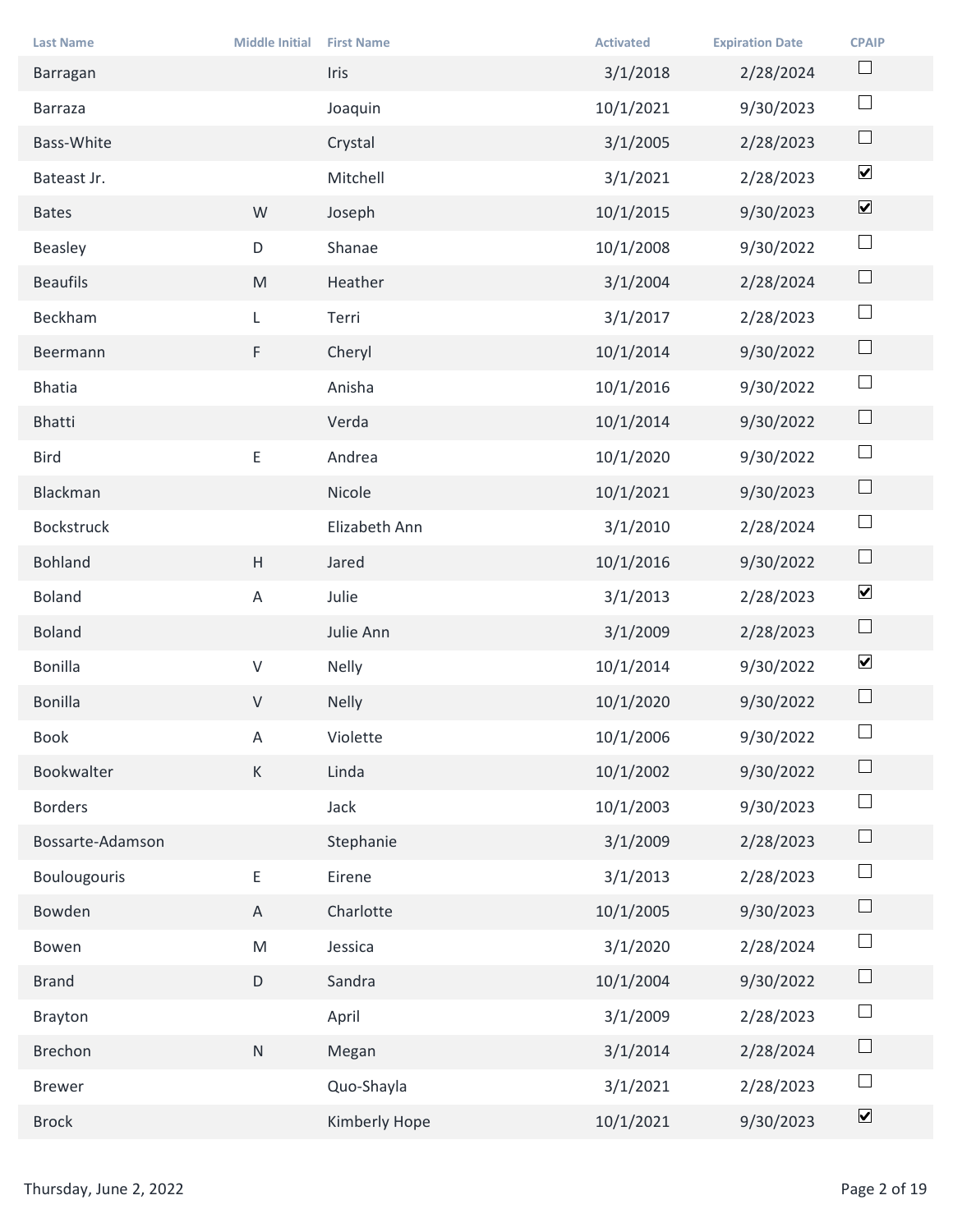| <b>Last Name</b>       | <b>Middle Initial</b> | <b>First Name</b> | <b>Activated</b> | <b>Expiration Date</b> | <b>CPAIP</b>                 |
|------------------------|-----------------------|-------------------|------------------|------------------------|------------------------------|
| <b>Broderick</b>       | Α                     | Patricia          | 3/1/2007         | 2/28/2023              | $\Box$                       |
| <b>Broers</b>          | L.                    | Marsha            | 3/1/2002         | 2/28/2024              | $\Box$                       |
| Brown                  |                       | Renae             | 3/1/2021         | 2/28/2023              | $\Box$                       |
| Bryant                 |                       | Wanda             | 10/1/2015        | 9/30/2023              | $\hfill \square$             |
| <b>Bucci</b>           | ${\sf V}$             | Marialaina        | 10/1/2018        | 9/30/2022              | $\Box$                       |
| <b>Burgos</b>          |                       | Beatris           | 3/1/2002         | 2/28/2024              | $\Box$                       |
| Burrow                 |                       | Kimberly Ann      | 10/1/2017        | 9/30/2023              | $\Box$                       |
| Bursztynsky            |                       | Susan             | 10/1/2018        | 9/30/2022              | $\Box$                       |
| Cade                   | ${\sf M}$             | Pauline           | 4/1/2003         | 3/31/2023              | $\Box$                       |
| Calkins-Torres         |                       | Laura Kay         | 10/1/2014        | 9/30/2022              | $\Box$                       |
| Camacho                | Z                     | Jenitza           | 10/1/2020        | 9/30/2022              | $\Box$                       |
| Cannon                 |                       | Karen             | 3/1/2021         | 2/28/2023              | $\Box$                       |
| Cappos                 | S                     | Raphaelle         | 3/1/2002         | 2/28/2024              | $\Box$                       |
| Cardona                | $\mathsf{E}^-$        | Maria             | 3/1/2013         | 2/28/2023              | $\Box$                       |
| Carlove                | $\mathsf H$           | Erika             | 3/1/2006         | 2/28/2024              | $\Box$                       |
| Carlson                | $\mathsf{A}$          | Betsy             | 10/1/2003        | 9/30/2023              | $\Box$                       |
| Carollo                | L                     | Josephine         | 3/1/2021         | 2/28/2023              | $\blacktriangledown$         |
| Carpenter              | K                     | Zoeniche          | 3/1/2019         | 2/28/2023              | $\Box$                       |
| Carter                 | $\mathsf{A}$          | Ruth              | 10/1/2014        | 9/30/2022              | $\Box$                       |
| Carvajal               |                       | Zinnia            | 3/1/2013         | 2/28/2023              | $\Box$                       |
| Casner                 | ${\sf M}$             | Lisa              | 3/1/2017         | 2/28/2023              | $\Box$                       |
| Castillo               | $\mathsf{E}^-$        | Nora              | 3/1/2010         | 2/28/2024              | $\Box$                       |
| Caudle                 |                       | Yolanda Marie     | 3/1/2011         | 2/28/2023              | $\Box$                       |
| Cedano-Johnson         |                       | Ofelia            | 3/1/2020         | 2/28/2024              | $\Box$                       |
| Cervantes              | L                     | Michell           | 3/1/2010         | 2/28/2024              | $\Box$                       |
| Chaidez                |                       | Lizbeth           | 3/1/2021         | 2/28/2023              | $\Box$                       |
| Chansan Scheel         | X                     | Francisca         | 3/1/2017         | 2/28/2023              | $\Box$                       |
| Charles                | M                     | Susan             | 4/1/2003         | 3/31/2023              | $\Box$                       |
| Chason                 | N                     | Jonquil           | 3/1/2022         | 2/28/2024              | $\Box$                       |
| Chattic                | G                     | Addie             | 3/1/2010         | 2/28/2024              | $\boxed{\blacktriangledown}$ |
| Chattic                | G                     | Addie             | 10/1/2002        | 9/30/2022              | $\Box$                       |
|                        |                       |                   |                  |                        |                              |
| Thursday, June 2, 2022 |                       |                   |                  |                        | Page 3 of 19                 |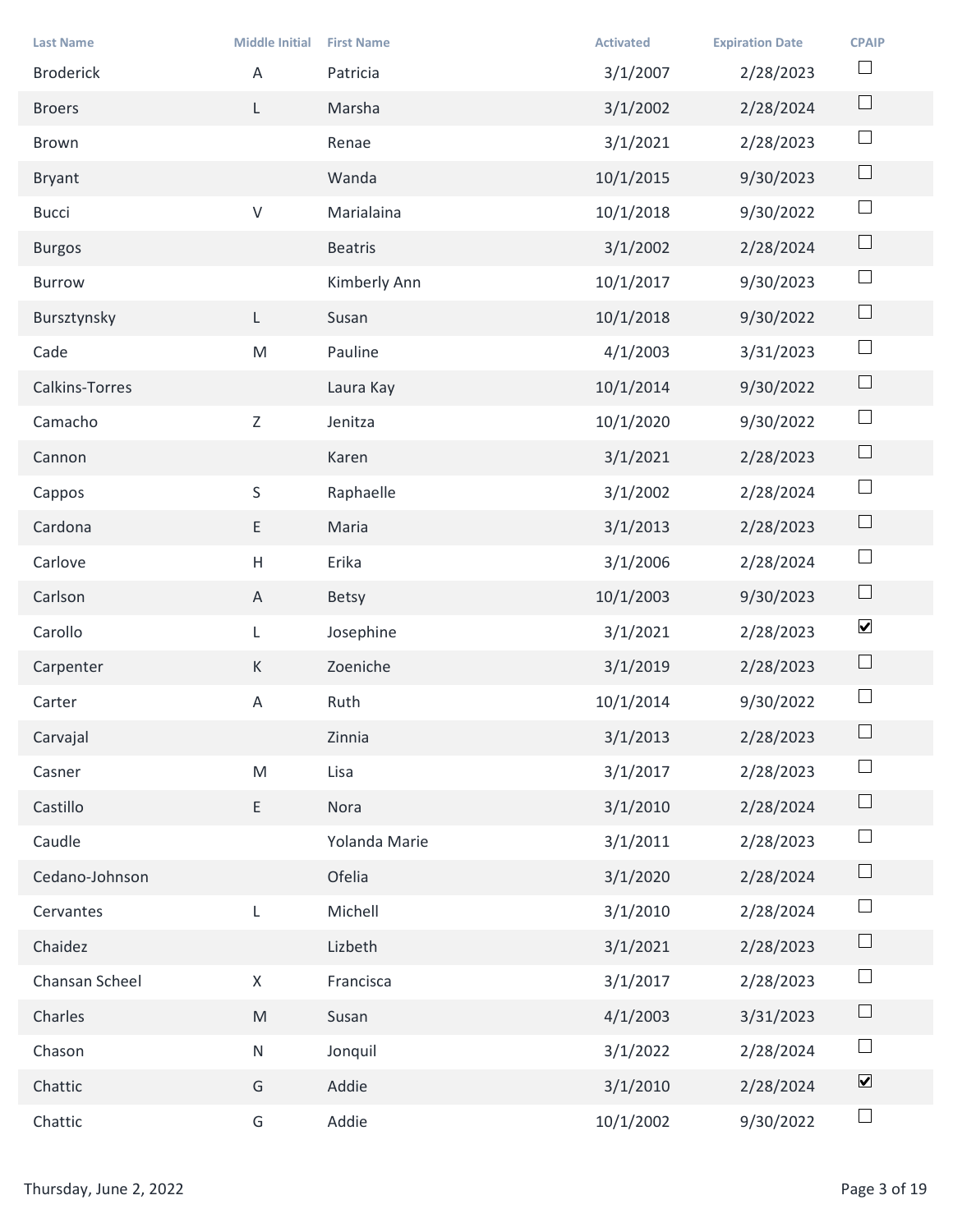| <b>Last Name</b>       | <b>Middle Initial</b>                                                                                      | <b>First Name</b> | <b>Activated</b> | <b>Expiration Date</b> | <b>CPAIP</b> |
|------------------------|------------------------------------------------------------------------------------------------------------|-------------------|------------------|------------------------|--------------|
| Chavez                 |                                                                                                            | Irma              | 10/1/2020        | 9/30/2022              | $\Box$       |
| Choi                   |                                                                                                            | Deborah Eun       | 10/1/2014        | 9/30/2022              | $\Box$       |
| Chung                  |                                                                                                            | Heain             | 10/1/2015        | 9/30/2023              | $\Box$       |
| Cieslak                | E                                                                                                          | Vincent           | 3/1/2018         | 2/28/2024              | $\Box$       |
| Clark                  | J                                                                                                          | Ericka            | 10/1/2010        | 9/30/2022              | $\Box$       |
| Clearwater             |                                                                                                            | Serena            | 3/1/2022         | 2/28/2024              | $\Box$       |
| Coffee                 | M                                                                                                          | Joyce             | 10/1/2002        | 9/30/2022              | $\Box$       |
| Colon                  | $\mathsf{O}$                                                                                               | Evelyn            | 10/1/2011        | 9/30/2023              | $\Box$       |
| Conner-Nelson          | $\mathsf J$                                                                                                | Roberta           | 3/1/2020         | 2/28/2024              | $\Box$       |
| Conrad                 | $\mathsf{M}% _{T}=\mathsf{M}_{T}\!\left( a,b\right) ,\ \mathsf{M}_{T}=\mathsf{M}_{T}\!\left( a,b\right) ,$ | Lea               | 10/1/2003        | 9/30/2023              | $\Box$       |
| Contreras              |                                                                                                            | Norma             | 10/1/2021        | 9/30/2023              | $\Box$       |
| Contreras-DeLeon       | $\mathsf C$                                                                                                | Belitza           | 10/1/2009        | 9/30/2023              | $\Box$       |
| Coronado               | $\vee$                                                                                                     | Kendra            | 10/1/2015        | 9/30/2023              | $\Box$       |
| Cox                    | $\mathsf{A}$                                                                                               | Hannah            | 3/1/2018         | 2/28/2024              | $\Box$       |
| Crowley                |                                                                                                            | Elissa            | 3/1/2020         | 2/28/2024              | $\Box$       |
| Cuevas-Young           |                                                                                                            | Jacqueline        | 10/1/2013        | 9/30/2023              | $\Box$       |
| Daesch                 | $\mathsf{A}$                                                                                               | Catherine         | 10/1/2002        | 9/30/2022              | $\Box$       |
| Dalby                  |                                                                                                            | Hannah            | 3/1/2022         | 2/28/2024              | $\Box$       |
| Daley                  | G                                                                                                          | Mary              | 10/1/2020        | 9/30/2022              | $\Box$       |
| Davis                  | $\mathsf K$                                                                                                | Patricia          | 3/1/2019         | 2/28/2023              | $\Box$       |
| Davis-Carter           | M                                                                                                          | Gladys            | 10/1/2018        | 9/30/2022              | $\Box$       |
| Davis-Powell           |                                                                                                            | Jacqueline        | 3/1/2010         | 2/28/2024              | $\Box$       |
| De Francisco           | A                                                                                                          | Linda             | 10/1/2002        | 9/30/2022              | $\Box$       |
| De Loera               |                                                                                                            | Blanquita         | 10/1/2014        | 9/30/2022              | $\Box$       |
| Decker                 | ${\mathsf W}$                                                                                              | <b>Bryce</b>      | 3/1/2019         | 2/28/2023              | $\Box$       |
| Del Faro               | ${\sf V}$                                                                                                  | Danielle          | 10/1/2003        | 9/30/2023              | $\Box$       |
| Denardo                | $\mathsf{C}$                                                                                               | Sarah             | 3/1/2015         | 2/28/2023              | $\Box$       |
| Denney                 | E.                                                                                                         | Mary              | 10/1/2005        | 9/30/2023              | $\Box$       |
| Depatis                |                                                                                                            | Morgan            | 3/1/2021         | 2/28/2023              | $\Box$       |
| DeRenzy                |                                                                                                            | Joyce             | 3/1/2009         | 2/28/2023              | $\Box$       |
| DeRivera               | H                                                                                                          | Alexandra         | 3/1/2022         | 2/28/2024              | $\Box$       |
|                        |                                                                                                            |                   |                  |                        |              |
| Thursday, June 2, 2022 |                                                                                                            |                   |                  |                        | Page 4 of 19 |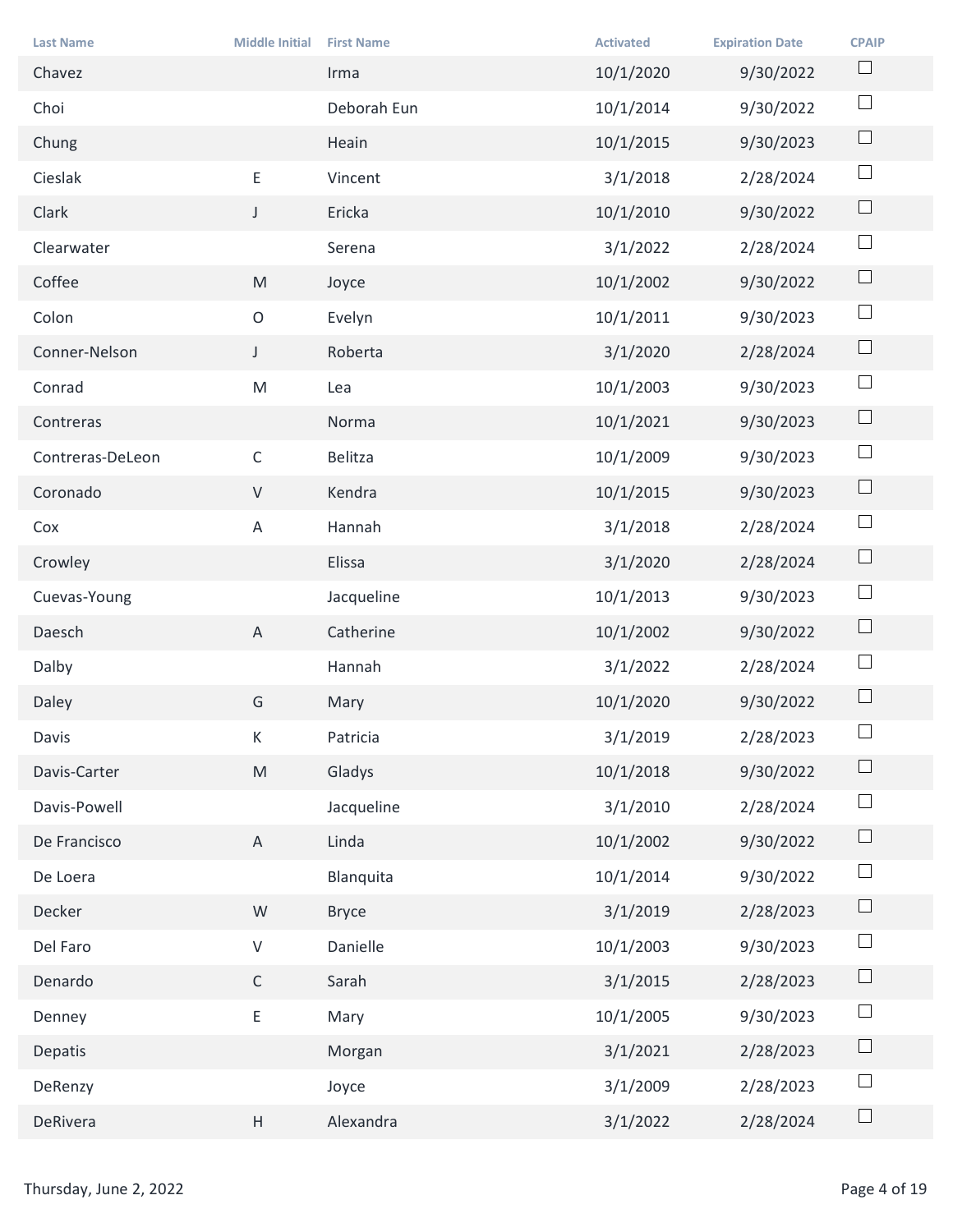| <b>Last Name</b>       | <b>Middle Initial</b> | <b>First Name</b>   | <b>Activated</b> | <b>Expiration Date</b> | <b>CPAIP</b>                 |
|------------------------|-----------------------|---------------------|------------------|------------------------|------------------------------|
| Devoss                 | L                     | Michelle            | 3/1/2021         | 2/28/2023              | $\Box$                       |
| Diamond                | R                     | Maya                | 10/1/2019        | 9/30/2023              | $\Box$                       |
| Difatta                | $\mathsf{J}$          | Jon                 | 10/1/2009        | 9/30/2023              | $\Box$                       |
| Difatta                | $\mathsf{J}$          | Jon                 | 3/1/2014         | 2/28/2024              | $\boxed{\blacktriangledown}$ |
| DiMaso                 |                       | Rosio               | 3/1/2019         | 2/28/2023              | $\Box$                       |
| Dockins                |                       | <b>Sherry Marie</b> | 10/1/2009        | 9/30/2023              | $\Box$                       |
| Dogra                  | E                     | Ruth                | 3/1/2008         | 2/28/2024              | $\Box$                       |
| Doherty                | $\mathsf{A}$          | Kathleen            | 3/1/2004         | 2/28/2024              | $\Box$                       |
| Dominguez              |                       | Seleene             | 10/1/2021        | 9/30/2023              | $\Box$                       |
| Dominquez              |                       | Sinai               | 3/1/2022         | 2/28/2024              | $\Box$                       |
| Donnelly               | L                     | Kathy               | 10/1/2010        | 9/30/2022              | $\blacktriangledown$         |
| Donnelly               | $\mathsf{L}$          | Kathy               | 3/1/2004         | 2/28/2024              | $\Box$                       |
| Douin                  | $\mathsf{E}$          | Hillary             | 10/1/2017        | 9/30/2023              | $\Box$                       |
| Doup                   |                       | Jaclyn              | 10/1/2010        | 9/30/2022              | $\Box$                       |
| Doveatt                | $\mathsf C$           | <b>Bridget</b>      | 3/1/2013         | 2/28/2023              | $\Box$                       |
| Du Bois                | S                     | Theresa             | 10/1/2002        | 9/30/2022              | $\Box$                       |
| Dubiel                 | $\top$                | Irena               | 10/1/2007        | 9/30/2023              | $\Box$                       |
| Ducy                   | $\mathsf J$           | Teri                | 10/1/2002        | 9/30/2022              | $\Box$                       |
| Duesterhaus            | L                     | Megan               | 3/1/2012         | 2/28/2024              | $\Box$                       |
| Dunsey                 |                       | Nancy               | 10/1/2020        | 9/30/2022              | $\Box$                       |
| Duran-Mendez           |                       | Maribel             | 3/1/2022         | 2/28/2024              | $\blacktriangledown$         |
| Eagleson               |                       | Dylann              | 3/1/2021         | 2/28/2023              | $\Box$                       |
| Easton                 |                       | Abbie               | 3/1/2022         | 2/28/2024              | $\Box$                       |
| Eberle                 |                       | Tamara Louise       | 10/1/2012        | 9/30/2022              | $\Box$                       |
| Elayyan                |                       | Teresa              | 10/1/2020        | 9/30/2022              | $\Box$                       |
| Elliot                 | M                     | Latishia            | 10/1/2018        | 9/30/2022              | $\Box$                       |
| England                | S                     | Pamela              | 10/1/2010        | 9/30/2022              | $\blacktriangledown$         |
| English                | R                     | Kim                 | 3/1/2022         | 2/28/2024              | $\Box$                       |
| Escobar                | ${\sf E}^-$           | Maria               | 3/1/2022         | 2/28/2024              | $\Box$                       |
| Estrada                |                       | Griselda            | 10/1/2009        | 9/30/2023              | $\Box$                       |
| Ethington              |                       | Aiden               | 10/1/2017        | 9/30/2023              | $\Box$                       |
|                        |                       |                     |                  |                        |                              |
| Thursday, June 2, 2022 |                       |                     |                  |                        | Page 5 of 19                 |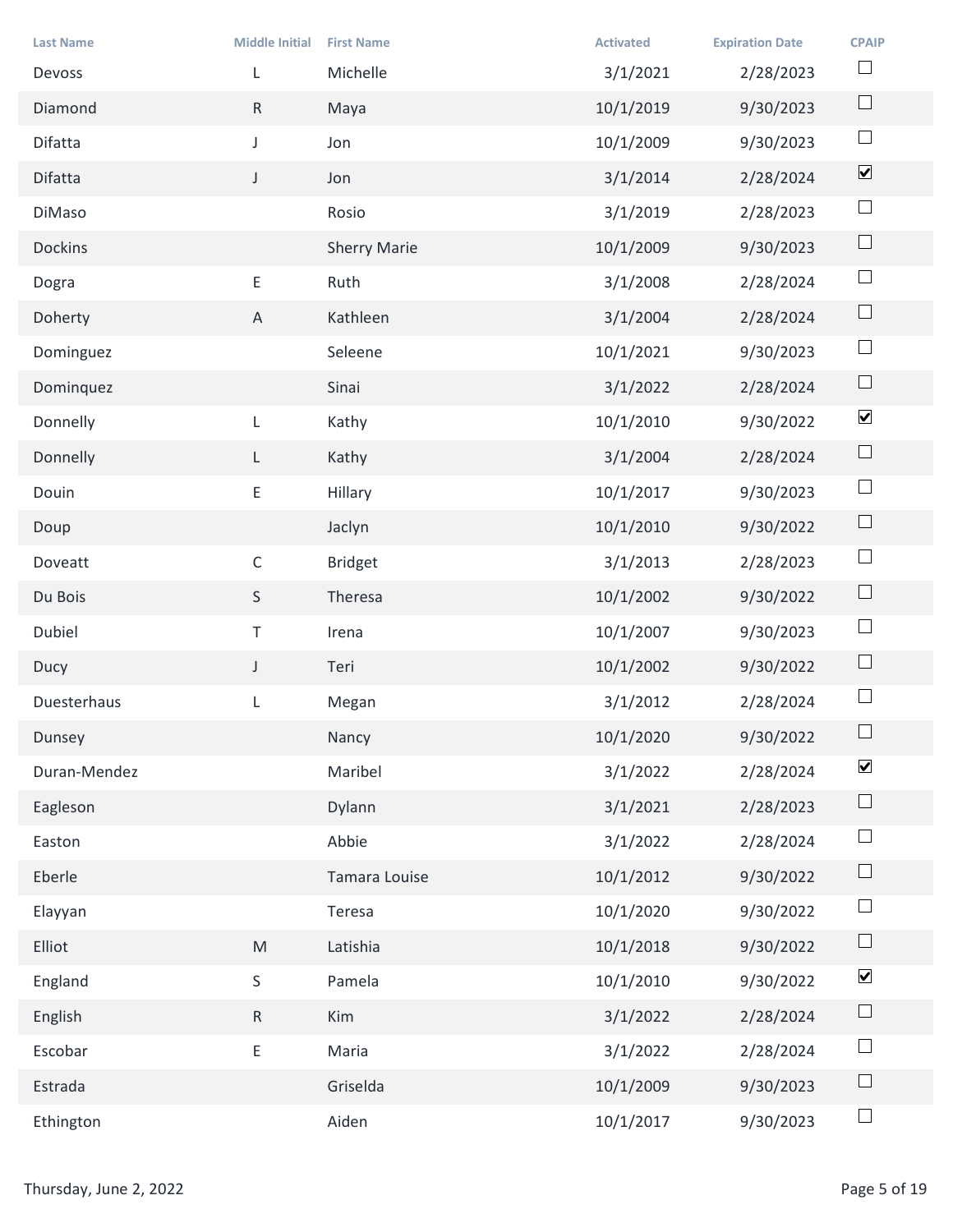| <b>Last Name</b>       | <b>Middle Initial</b> | <b>First Name</b> | <b>Activated</b> | <b>Expiration Date</b> | <b>CPAIP</b><br>$\Box$         |
|------------------------|-----------------------|-------------------|------------------|------------------------|--------------------------------|
| Etter                  |                       | Susan Mary        | 10/1/2011        | 9/30/2023              | $\Box$                         |
| Evans                  | E                     | Mary              | 3/1/2013         | 2/28/2023              | $\Box$                         |
| Farmer                 |                       | Jane Ann          | 3/1/2009         | 2/28/2023              |                                |
| Featherstone           |                       | Alicia            | 3/1/2021         | 2/28/2023              | $\Box$                         |
| Felinski               | $\cup$                | Dorota            | 3/1/2008         | 2/28/2024              | $\Box$                         |
| Felinski               | $\sf U$               | Dorota            | 3/1/2009         | 2/28/2023              | $\blacktriangledown$           |
| Fischer                |                       | Allison           | 3/1/2021         | 2/28/2023              | $\Box$<br>$\blacktriangledown$ |
| Fletcher               | A                     | Michael           | 3/1/2012         | 2/28/2024              | $\Box$                         |
| Flett                  | $\mathsf J$           | Heather           | 3/1/2009         | 2/28/2023              |                                |
| Flores                 | G                     | Jimena            | 3/1/2020         | 2/28/2024              | $\Box$                         |
| Foertsch               | G                     | Amanda            | 3/1/2021         | 2/28/2023              | $\Box$                         |
| Forshey                | W                     | Florence          | 3/1/2002         | 2/28/2024              | $\Box$                         |
| Fox                    | M                     | Lea               | 3/1/2017         | 2/28/2023              | $\Box$                         |
| Fox Michals            | $\mathsf C$           | Amy               | 10/1/2016        | 9/30/2022              | $\Box$                         |
| Frampton               | K                     | Sheila            | 3/1/2013         | 2/28/2023              | $\Box$                         |
| Froelich               | E                     | Jenna             | 10/1/2017        | 9/30/2023              | $\Box$                         |
| Fuoss                  | M                     | Nichole           | 3/1/2019         | 2/28/2023              | $\Box$                         |
| Gabrenya Noak          | $\mathsf{E}^-$        | Jennifer          | 10/1/2002        | 9/30/2022              | $\Box$                         |
| Gall                   |                       | Carol Marie       | 3/1/2015         | 2/28/2023              | $\Box$                         |
| Galvan                 |                       | Jocelin           | 10/1/2019        | 9/30/2023              | $\Box$                         |
| Galvez                 | $\mathsf D$           | Debbie            | 10/1/2012        | 9/30/2022              | $\Box$                         |
| Garcia                 | ${\sf N}$             | April             | 10/1/2012        | 9/30/2022              | $\Box$                         |
| Garcia                 |                       | Daniela           | 3/1/2022         | 2/28/2024              | $\Box$                         |
| Garcia                 |                       | Margarita         | 10/1/2019        | 9/30/2023              | $\Box$                         |
| Garcia                 | $\mathsf{J}$          | Pamela            | 3/1/2019         | 2/28/2023              | $\Box$                         |
| Garduno                |                       | Yuritzi           | 3/1/2019         | 2/28/2023              | $\Box$                         |
| Garza                  |                       | Erica             | 3/1/2021         | 2/28/2023              | $\Box$                         |
| Gaytan                 |                       | Neusa             | 10/1/2004        | 9/30/2022              | $\Box$                         |
| Geisler                | K                     | Angela            | 10/1/2019        | 9/30/2023              | $\Box$                         |
| Gess                   | $\mathsf B$           | Amy               | 3/1/2009         | 2/28/2023              | $\Box$                         |
| Gielczynski            | M                     | Teresa            | 4/1/2003         | 3/31/2023              | $\Box$                         |
|                        |                       |                   |                  |                        |                                |
| Thursday, June 2, 2022 |                       |                   |                  |                        | Page 6 of 19                   |
|                        |                       |                   |                  |                        |                                |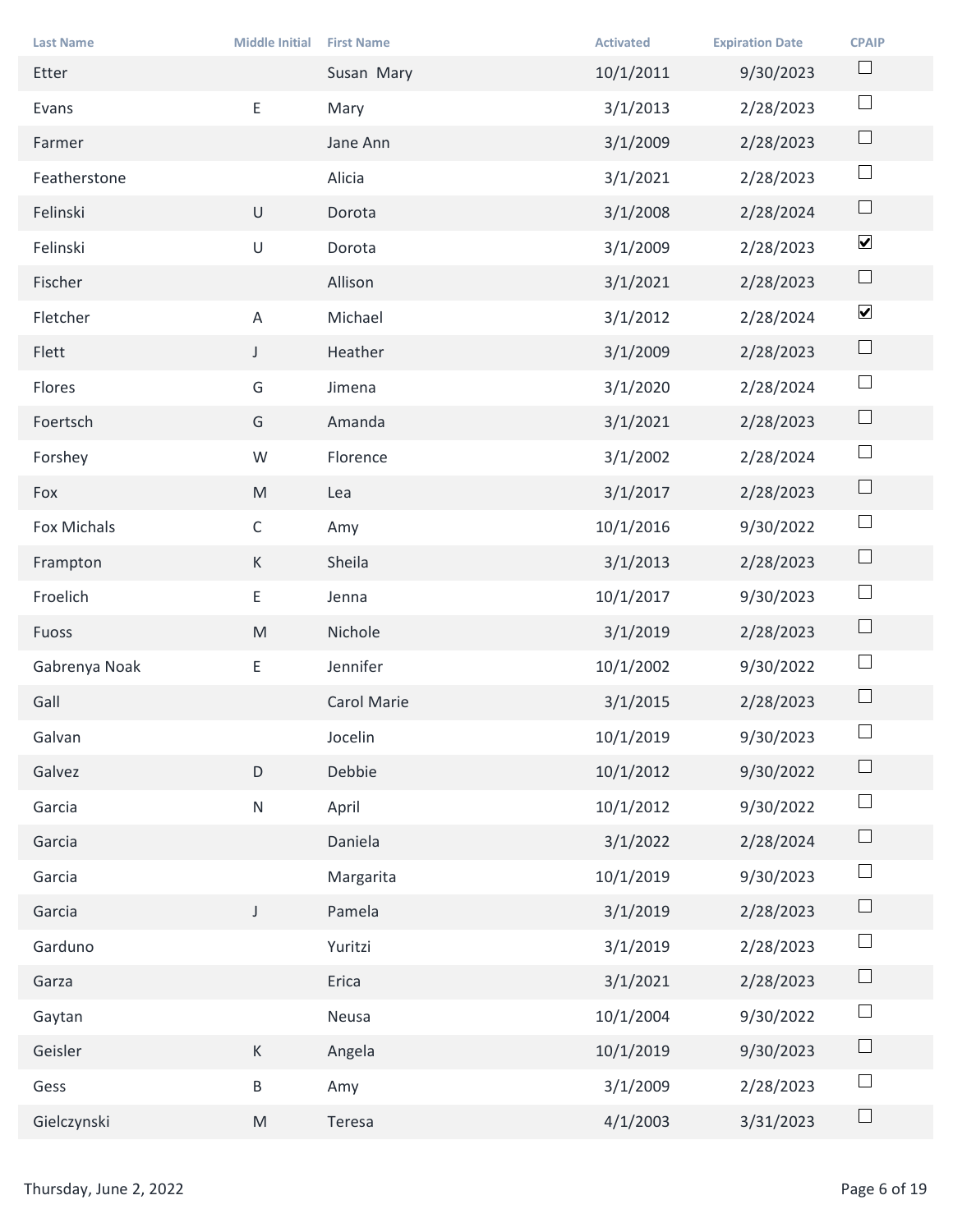|                          |                       |                           | <b>Activated</b> |                                     |                              |
|--------------------------|-----------------------|---------------------------|------------------|-------------------------------------|------------------------------|
| <b>Last Name</b><br>Gill | <b>Middle Initial</b> | <b>First Name</b><br>Dana | 3/1/2011         | <b>Expiration Date</b><br>2/28/2023 | <b>CPAIP</b><br>$\Box$       |
| Gillman                  | $\mathsf D$           | Alexa                     | 10/1/2016        | 9/30/2022                           | $\Box$                       |
| Gomez De La Casa         |                       | Abby                      | 10/1/2018        | 9/30/2022                           | $\Box$                       |
| Gonzalez                 |                       | Alondra                   | 3/1/2022         | 2/28/2024                           | $\Box$                       |
| Gonzalez                 | $\mathsf{J}$          | Caitlin                   | 3/1/2017         | 2/28/2023                           | $\Box$                       |
| Gonzalez                 | G                     | Ruben                     | 3/1/2017         | 2/28/2023                           | $\boxed{\blacktriangledown}$ |
| Gonzalez-Djangi          | $\mathsf{C}$          | Maria                     | 3/1/2019         | 2/28/2023                           | $\Box$                       |
| Gonzalez-Strick          | $\mathsf{R}$          | Melissa                   | 3/1/2002         | 2/28/2024                           | $\Box$                       |
| Gordon                   |                       | Bobbie                    | 10/1/2004        | 9/30/2022                           | $\overline{\phantom{a}}$     |
| Gordon                   | $\mathsf{C}$          | Cynthia                   | 3/1/2020         | 2/28/2024                           | $\Box$                       |
| Gordon                   |                       | Emily                     | 3/1/2021         | 2/28/2023                           | $\Box$                       |
| Gower                    | K                     | Rita                      | 3/1/2002         | 2/28/2024                           | $\Box$                       |
| Gradle                   |                       | Rebecca                   | 3/1/2021         | 2/28/2023                           | $\Box$                       |
| Gray                     | $\mathsf{A}$          | Sheila                    | 3/1/2006         | 2/28/2024                           | $\Box$                       |
| Green                    |                       | Kristi                    | 10/1/2021        | 9/30/2023                           | $\Box$                       |
| Greer-Jogun              |                       | Robin Ann                 | 3/1/2008         | 2/28/2024                           | $\Box$                       |
| Grohmann                 | M                     | Renee                     | 3/1/2013         | 2/28/2023                           | $\Box$                       |
| Gsell                    |                       | Mary Carol                | 3/1/2009         | 2/28/2023                           | $\Box$                       |
| Gsell                    |                       | Mary Carol                | 3/1/2020         | 2/28/2024                           | $\blacktriangledown$         |
| Guitron                  |                       | Leticia                   | 3/1/2011         | 2/28/2023                           | $\Box$                       |
| Hansard                  | $\mathsf{L}$          | Lindsay                   | 10/1/2017        | 9/30/2023                           | $\Box$                       |
| Hart                     | $\mathsf F$           | Linda                     | 10/1/2015        | 9/30/2023                           | $\boxed{\blacktriangledown}$ |
| Hatzis                   | L                     | Tracy                     | 3/1/2018         | 2/28/2024                           | $\Box$                       |
| <b>Head Brown</b>        |                       | Daphyne                   | 10/1/2004        | 9/30/2022                           | $\Box$                       |
| Hedin                    | M                     | Valena                    | 3/1/2019         | 2/28/2023                           | $\Box$                       |
| Hedrick                  | $\, {\sf B} \,$       | Karen                     | 3/1/2007         | 2/28/2023                           | $\Box$                       |
| Heffron-McKinney         | $\mathsf D$           | Claire                    | 4/1/2003         | 3/31/2023                           | $\Box$                       |
| Hefty                    | E                     | Margaret                  | 3/1/2009         | 2/28/2023                           | $\overline{\mathbf{v}}$      |
| <b>Hefty Matray</b>      | B                     | Margaret                  | 3/1/2006         | 2/28/2024                           | $\Box$                       |
| Heicher                  |                       | Rachel                    | 10/1/2019        | 9/30/2023                           | $\Box$                       |
| Henderson                |                       | Lauren                    | 3/1/2022         | 2/28/2024                           | $\Box$                       |
| Thursday, June 2, 2022   |                       |                           |                  |                                     | Page 7 of 19                 |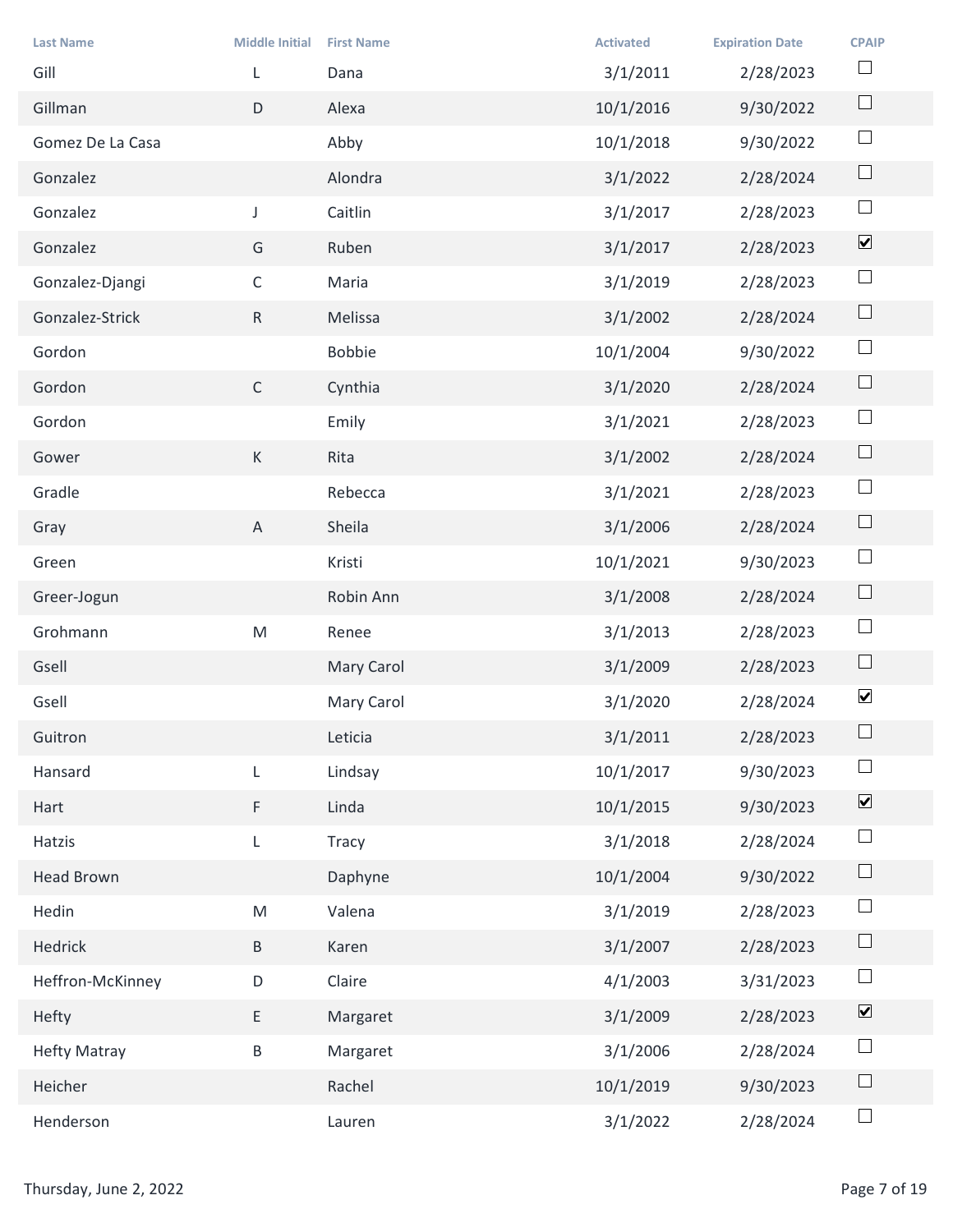| <b>Last Name</b>       | <b>Middle Initial</b> | <b>First Name</b> | <b>Activated</b> | <b>Expiration Date</b> | <b>CPAIP</b>                 |
|------------------------|-----------------------|-------------------|------------------|------------------------|------------------------------|
| Heniff                 |                       | Elizabeth         | 3/1/2022         | 2/28/2024              | $\Box$                       |
| Hennon                 | $\mathsf{J}^-$        | Carol             | 3/1/2008         | 2/28/2024              | $\Box$                       |
| Hennon                 | J                     | Carol             | 10/1/2009        | 9/30/2023              | $\boxed{\blacktriangledown}$ |
| Henry                  | $R_{\parallel}$       | Megan             | 10/1/2018        | 9/30/2022              | $\Box$                       |
| Hernandez              |                       | Patricia          | 3/1/2013         | 2/28/2023              | $\Box$                       |
| Herrera                | L                     | Courtney          | 10/1/2019        | 9/30/2023              | $\Box$                       |
| Hilburger              |                       | Derek             | 3/1/2022         | 2/28/2024              | $\Box$                       |
| Hill                   |                       | Kerry             | 3/1/2014         | 2/28/2024              | $\blacktriangledown$         |
| Hill                   | L.                    | Kerry             | 10/1/2018        | 9/30/2022              | $\Box$                       |
| Hinrichsen             |                       | Emily             | 10/1/2021        | 9/30/2023              | $\Box$                       |
| Hinton                 | D                     | Esther            | 3/1/2013         | 2/28/2023              | $\Box$                       |
| Hoch                   | P                     | Lena              | 10/1/2017        | 9/30/2023              | $\Box$                       |
| Hoffman                |                       | Shelby            | 3/1/2022         | 2/28/2024              | $\Box$                       |
| Hoffmeyer              | $\mathsf{E}^-$        | Abby              | 3/1/2018         | 2/28/2024              | $\Box$                       |
| Holland                | $\mathsf{A}$          | Tara              | 10/1/2019        | 9/30/2023              | $\Box$                       |
| Holley                 | $\mathsf{A}$          | Katie             | 3/1/2020         | 2/28/2024              | $\Box$                       |
| Holston-Kittling       | $\mathsf{J}$          | Bobbie            | 3/1/2007         | 2/28/2023              | $\Box$                       |
| Hoover                 | L                     | Samantha          | 10/1/2018        | 9/30/2022              | $\Box$                       |
| Horne                  | M                     | Lisa              | 3/1/2008         | 2/28/2024              | $\Box$                       |
| Horner                 |                       | Jamie             | 3/1/2021         | 2/28/2023              | $\Box$                       |
| Houchins               | L.                    | Jamie             | 10/1/2020        | 9/30/2022              | $\Box$                       |
| Howe                   | $\mathsf{C}$          | Jeanine           | 10/1/2002        | 9/30/2022              | $\Box$                       |
| Howell                 | R                     | Carissa           | 10/1/2021        | 9/30/2023              | $\Box$                       |
| Howland                | $\mathsf{A}$          | Teresa            | 10/1/2007        | 9/30/2023              | $\Box$                       |
| Hudson                 | M                     | Cassandra         | 10/1/2019        | 9/30/2023              | $\Box$                       |
| Humphrey-Goodin        | L                     | Christy           | 10/1/2007        | 9/30/2023              | $\Box$                       |
| Hunt                   | L.                    | Angela            | 10/1/2003        | 2/28/2023              | $\Box$                       |
| Hupe                   | $R_{\parallel}$       | Deanine           | 10/1/2014        | 9/30/2022              | $\Box$                       |
| Hussaini               | S                     | Uzma              | 10/1/2016        | 9/30/2022              | $\Box$                       |
| Hutchinson Tluczek     |                       | Ashley            | 3/1/2021         | 2/28/2023              | $\Box$                       |
| Hutchison              |                       | Amy               | 10/1/2020        | 9/30/2022              | $\Box$                       |
|                        |                       |                   |                  |                        |                              |
| Thursday, June 2, 2022 |                       |                   |                  |                        | Page 8 of 19                 |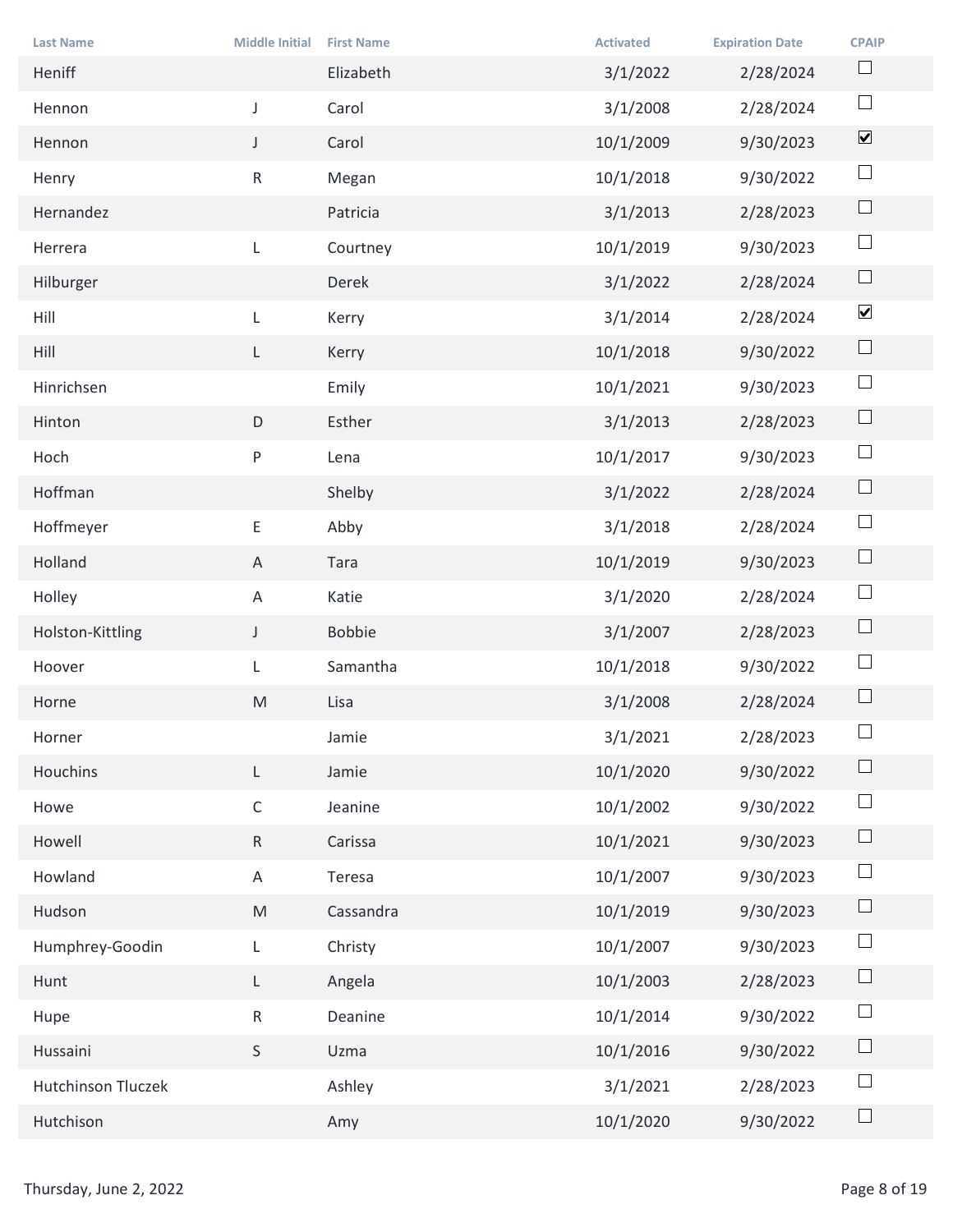| <b>Last Name</b>       | <b>Middle Initial</b> | <b>First Name</b> | <b>Activated</b> | <b>Expiration Date</b> | <b>CPAIP</b>                 |
|------------------------|-----------------------|-------------------|------------------|------------------------|------------------------------|
| Invergo                | E                     | Emily             | 10/1/2009        | 9/30/2023              | $\Box$                       |
| Isyanov                |                       | Eugene            | 10/1/2010        | 9/30/2022              | $\boxed{\blacktriangledown}$ |
| Iverson                | $\mathsf D$           | Melinda           | 3/1/2011         | 2/28/2023              | $\Box$                       |
| Jacobs                 | J                     | Marcy             | 10/1/2003        | 9/30/2023              | $\hfill \square$             |
| James-Moore            |                       | Jocelyn           | 10/1/2021        | 9/30/2023              | $\Box$                       |
| Jamieson               |                       | Heather Lee       | 3/1/2009         | 2/28/2023              | $\Box$                       |
| Jenks                  | E                     | Jennifer          | 3/1/2005         | 2/28/2023              | $\Box$                       |
| Jimenez                |                       | Anna Rosa         | 10/1/2019        | 9/30/2023              | $\Box$                       |
| Johnson                | ${\sf M}$             | Amanda            | 10/1/2019        | 9/30/2023              | $\overline{\phantom{a}}$     |
| Johnson                | $\mathsf{L}$          | Jennifer          | 3/1/2016         | 2/28/2024              | $\Box$                       |
| Jones                  |                       | Madison           | 10/1/2021        | 9/30/2023              | $\Box$                       |
| Jones                  | K                     | Melissa           | 10/1/2004        | 9/30/2022              | $\Box$                       |
| Jones                  |                       | Nicolette         | 3/1/2017         | 2/28/2023              | $\Box$                       |
| Jones                  |                       | Shirley Darlene   | 10/1/2012        | 9/30/2022              | $\Box$                       |
| Jordan                 |                       | Kailyn            | 3/1/2021         | 2/28/2023              | $\Box$                       |
| Juneidi                | F                     | Carmen            | 10/1/2020        | 9/30/2022              | $\Box$                       |
| Jurczyk                |                       | Ilona             | 10/1/2015        | 9/30/2023              | $\Box$                       |
| Jurgenson              | M                     | Lisa              | 10/1/2019        | 9/30/2023              | $\Box$                       |
| Juszczak               | $\mathsf{E}^-$        | Lindsey           | 10/1/2019        | 9/30/2023              | $\Box$                       |
| Kampf                  | S                     | Janie             | 3/1/2019         | 2/28/2023              | $\Box$                       |
| Karakaya               |                       | Sabrina           | 10/1/2013        | 9/30/2023              | $\Box$                       |
| Karlin                 |                       | Diana             | 3/1/2016         | 2/28/2024              | $\Box$                       |
| Karpf                  | $\top$                | Kathryn           | 3/1/2019         | 2/28/2023              | $\Box$                       |
| Katz                   | $\mathsf D$           | Valerie           | 10/1/2011        | 9/30/2023              | $\Box$                       |
| Kaufman                | $\mathsf{A}$          | Melissa           | 10/1/2018        | 9/30/2022              | $\Box$                       |
| Keeley                 | $\mathbf{L}$          | Shelygan          | 3/1/2015         | 2/28/2023              | $\Box$                       |
| Kengott                |                       | Shannon           | 10/1/2021        | 9/30/2023              | $\Box$                       |
| Kensil                 | K                     | Susan             | 4/1/2003         | 9/30/2022              | $\Box$                       |
| Keyvan                 | $\pm$                 | Renee             | 3/1/2019         | 2/28/2023              | $\Box$                       |
| Khan                   | S                     | Carolyn           | 3/1/2002         | 2/28/2024              | $\Box$                       |
| Khazzoun               | $\mathsf{A}$          | Claudia           | 10/1/2018        | 9/30/2022              | $\Box$                       |
|                        |                       |                   |                  |                        |                              |
| Thursday, June 2, 2022 |                       |                   |                  |                        | Page 9 of 19                 |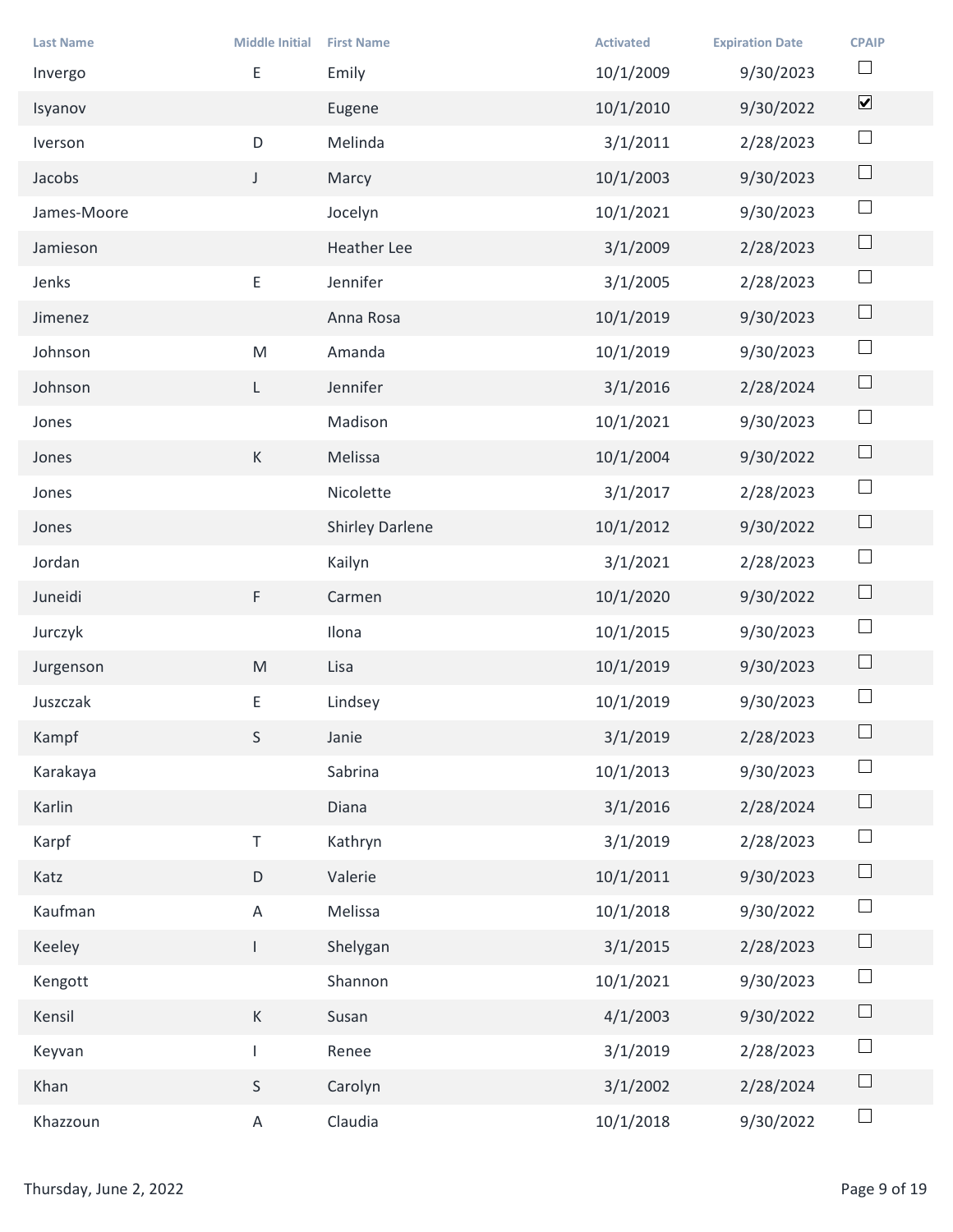|                             |                                                                                                            |                            | <b>Activated</b> |                                     |                              |
|-----------------------------|------------------------------------------------------------------------------------------------------------|----------------------------|------------------|-------------------------------------|------------------------------|
| <b>Last Name</b><br>Killian | <b>Middle Initial</b>                                                                                      | <b>First Name</b><br>Amber | 10/1/2012        | <b>Expiration Date</b><br>9/30/2022 | <b>CPAIP</b><br>$\Box$       |
| King                        | G                                                                                                          | Jennifer                   | 10/1/2019        | 9/30/2023                           | $\Box$                       |
| King                        | $\mathsf{A}$                                                                                               | Stanley                    | 10/1/2019        | 9/30/2023                           | $\boxed{\blacktriangledown}$ |
| Kirby                       | L                                                                                                          | Amanda                     | 3/1/2019         | 2/28/2023                           | $\Box$                       |
| Kirkland                    | $\mathsf{C}$                                                                                               | Joyce                      | 4/1/2003         | 3/31/2023                           | $\Box$                       |
| Kirkland                    | $\mathsf C$                                                                                                | Joyce                      | 10/1/2008        | 9/30/2022                           | $\blacktriangledown$         |
| Klaff                       | $\mathsf{C}$                                                                                               | Rebecca                    | 10/1/2019        | 9/30/2023                           | $\Box$                       |
| Klieger                     |                                                                                                            | Beth                       | 10/1/2020        | 9/30/2022                           | $\Box$                       |
| Kohl                        | $\mathsf{M}% _{T}=\mathsf{M}_{T}\!\left( a,b\right) ,\ \mathsf{M}_{T}=\mathsf{M}_{T}\!\left( a,b\right) ,$ | <b>Brigid</b>              | 3/1/2014         | 2/28/2024                           | $\Box$                       |
| Kowalczyk-Suchecki          |                                                                                                            | Donna                      | 3/1/2022         | 2/28/2024                           | $\Box$                       |
| Kresse                      | D                                                                                                          | Laura                      | 3/1/2007         | 2/28/2023                           | $\Box$                       |
| Kuipers                     | N                                                                                                          | Tessa                      | 3/1/2014         | 2/28/2024                           | $\Box$                       |
| Lai Wai Kuen                |                                                                                                            | Amanda                     | 3/1/2020         | 2/28/2024                           | $\Box$                       |
| Lang                        | $\mathsf{L}$                                                                                               | Carleen                    | 3/1/2015         | 2/28/2023                           | $\Box$                       |
| Langton                     | $\mathsf{A}$                                                                                               | Lynn                       | 10/1/2020        | 9/30/2022                           | $\boxed{\blacktriangledown}$ |
| Langton                     | $\mathsf{A}$                                                                                               | Lynn                       | 10/1/2021        | 9/30/2023                           | $\Box$                       |
| Lara                        |                                                                                                            | Jennifer                   | 3/1/2007         | 2/28/2023                           | $\Box$                       |
| Larkins                     | S                                                                                                          | Kesha                      | 3/1/2019         | 2/28/2023                           | $\Box$                       |
| Latimer                     | $\mathsf{A}$                                                                                               | Amanda                     | 10/1/2018        | 9/30/2022                           | $\Box$                       |
| Laudati                     |                                                                                                            | Rebecca                    | 3/1/2021         | 2/28/2023                           | $\blacktriangledown$         |
| Laudati                     | M                                                                                                          | Rebecca                    | 3/1/2006         | 2/28/2024                           | $\Box$                       |
| Lawler-Wunsch               | $\mathsf C$                                                                                                | Kathryn                    | 10/1/2016        | 9/30/2022                           | $\Box$                       |
| Leanard                     | $\mathsf{L}$                                                                                               | Dona                       | 10/1/2003        | 9/30/2023                           | $\Box$                       |
| Lee                         |                                                                                                            | Gale                       | 3/1/2021         | 2/28/2023                           | $\Box$                       |
| Leone                       |                                                                                                            | Christine                  | 3/1/2021         | 2/28/2023                           | $\Box$                       |
| Lima Santos                 |                                                                                                            | Elaine Cristina            | 3/1/2020         | 2/28/2024                           | $\Box$                       |
| Lindsay                     |                                                                                                            | Kristina                   | 10/1/2016        | 9/30/2022                           | $\Box$                       |
| Lipinski laccino            |                                                                                                            | Karen                      | 10/1/2012        | 9/30/2022                           | $\blacktriangledown$         |
| Lisenby                     | P.                                                                                                         | Lynne                      | 10/1/2010        | 9/30/2022                           | $\Box$                       |
| Lopez                       | $\mathsf{A}$                                                                                               | Cristina                   | 3/1/2009         | 2/28/2023                           | $\Box$                       |
| Lopez                       |                                                                                                            | Jazmin                     | 3/1/2021         | 2/28/2023                           | $\Box$                       |
|                             |                                                                                                            |                            |                  |                                     |                              |
| Thursday, June 2, 2022      |                                                                                                            |                            |                  |                                     | Page 10 of 19                |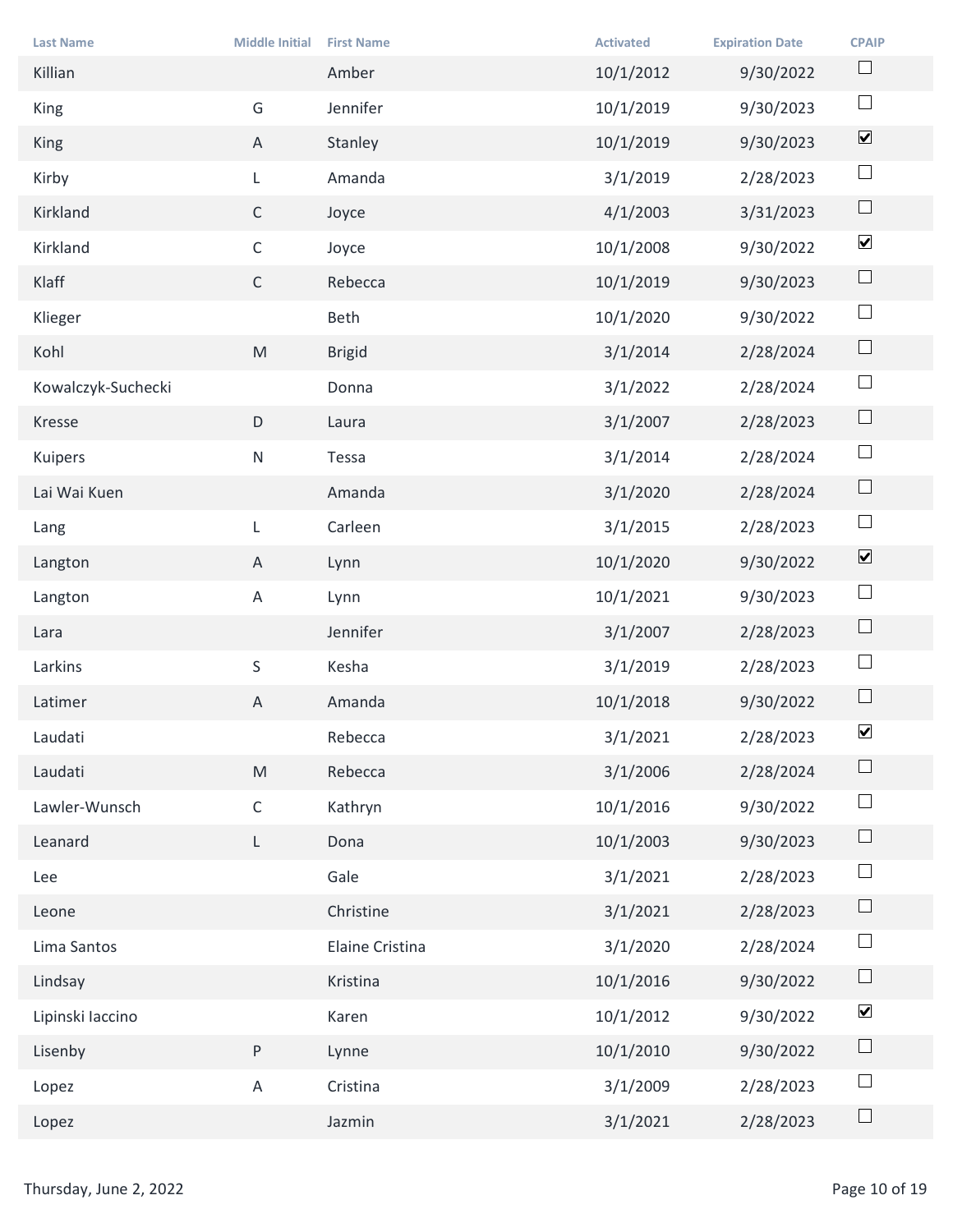| <b>Last Name</b>       | <b>Middle Initial</b>                                                                                      | <b>First Name</b> | <b>Activated</b> | <b>Expiration Date</b> | <b>CPAIP</b>             |
|------------------------|------------------------------------------------------------------------------------------------------------|-------------------|------------------|------------------------|--------------------------|
| Lopez                  |                                                                                                            | Jenna             | 10/1/2018        | 9/30/2022              | $\Box$                   |
| Lopez                  | $\mathsf{A}$                                                                                               | Misa              | 3/1/2013         | 2/28/2023              | $\Box$                   |
| Lopez                  |                                                                                                            | Vanessa Morales   | 10/1/2014        | 9/30/2022              | $\Box$                   |
| Lorta                  |                                                                                                            | Damaris           | 10/1/2015        | 9/30/2023              | $\hfill \square$         |
| Lucheck                | $\mathsf{J}$                                                                                               | Christine         | 10/1/2019        | 9/30/2023              | $\Box$                   |
| Lukashevich            | $\mathsf{A}$                                                                                               | Sandra            | 3/1/2017         | 2/28/2023              | $\Box$                   |
| Lupo                   | ${\sf M}$                                                                                                  | Taylor            | 10/1/2020        | 9/30/2022              | $\blacktriangledown$     |
| Lynch                  | M                                                                                                          | Deborah           | 10/1/2010        | 9/30/2022              | $\Box$                   |
| Lynch-Knox             |                                                                                                            | Teresa            | 10/1/2020        | 9/30/2022              | $\overline{\phantom{a}}$ |
| Macias                 |                                                                                                            | Patricia          | 3/1/2019         | 2/28/2023              | $\Box$                   |
| Mackey                 | $\mathsf{A}$                                                                                               | Elizabeth         | 10/1/2019        | 9/30/2023              | $\Box$                   |
| Mackey                 | $\mathsf{C}$                                                                                               | Tracy             | 3/1/2009         | 2/28/2023              | $\Box$                   |
| MacLaren               |                                                                                                            | Heather           | 3/1/2022         | 2/28/2024              | $\Box$                   |
| Magallon               |                                                                                                            | Crystal           | 10/1/2021        | 9/30/2023              | $\Box$                   |
| Maldonado              | $\mathsf{M}% _{T}=\mathsf{M}_{T}\!\left( a,b\right) ,\ \mathsf{M}_{T}=\mathsf{M}_{T}\!\left( a,b\right) ,$ | Michelle          | 10/1/2006        | 9/30/2022              | $\blacktriangledown$     |
| Mallicoat              | K                                                                                                          | Brandy            | 10/1/2006        | 9/30/2022              | $\Box$                   |
| Mallory                | L                                                                                                          | Annice            | 10/1/2004        | 9/30/2022              | $\Box$                   |
| Malone                 |                                                                                                            | Te'Aira           | 3/1/2013         | 2/28/2023              | $\Box$                   |
| Malyszko               |                                                                                                            | Kathryn           | 3/1/2002         | 2/28/2024              | $\Box$                   |
| Manjarres              | $\mathsf{A}$                                                                                               | Rodrigo           | 3/1/2004         | 2/28/2024              | $\Box$                   |
| Manning                |                                                                                                            | Maureen           | 10/1/2006        | 9/30/2022              | $\blacktriangledown$     |
| Manning                |                                                                                                            | Maureen           | 3/1/2002         | 2/28/2024              | $\Box$                   |
| Marcum-Heetel          |                                                                                                            | Sherri Lynn       | 3/1/2009         | 2/28/2023              | $\blacktriangledown$     |
| Margrum                |                                                                                                            | Anna              | 3/1/2022         | 2/28/2024              | $\Box$                   |
| Marker                 |                                                                                                            | Megan Louise      | 10/1/2012        | 9/30/2022              | $\Box$                   |
| Markland               | D                                                                                                          | Dinah             | 3/1/2006         | 2/28/2024              | $\Box$                   |
| Markotay               | $\mathsf{K}^-$                                                                                             | Donna             | 3/1/2004         | 2/28/2024              | $\Box$                   |
| Martel                 |                                                                                                            | Diana             | 10/1/2020        | 9/30/2022              | $\Box$                   |
| Martin                 |                                                                                                            | Jessica           | 3/1/2022         | 2/28/2024              | $\Box$                   |
| Martinez               |                                                                                                            | Cindy             | 3/1/2021         | 2/28/2023              | $\Box$                   |
| Martinez Esparza       |                                                                                                            | Marisol           | 3/1/2019         | 2/28/2023              | $\Box$                   |
|                        |                                                                                                            |                   |                  |                        |                          |
| Thursday, June 2, 2022 |                                                                                                            |                   |                  |                        | Page 11 of 19            |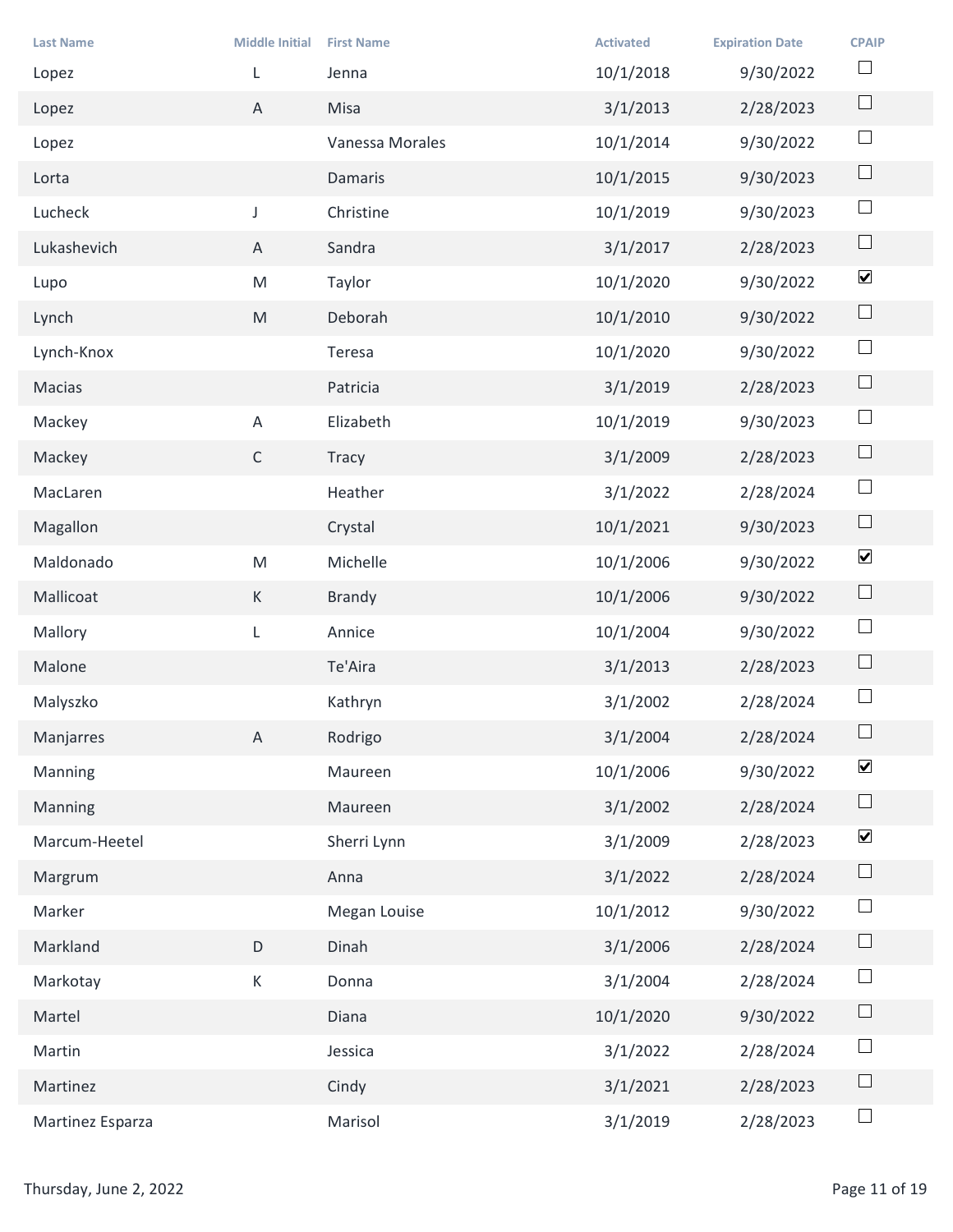| <b>Last Name</b>       | <b>Middle Initial</b> | <b>First Name</b> | <b>Activated</b> | <b>Expiration Date</b> | <b>CPAIP</b>         |
|------------------------|-----------------------|-------------------|------------------|------------------------|----------------------|
| Martinez-Obando        |                       | Yamileth          | 10/1/2015        | 9/30/2023              | $\Box$               |
| Matthis                | R                     | Janna             | 10/1/2019        | 9/30/2023              | $\Box$               |
| Mayall                 |                       | Jessica Hope      | 3/1/2007         | 2/28/2023              | $\Box$               |
| Mazurek                | $\mathsf{C}$          | Michelle          | 3/1/2015         | 2/28/2023              | $\Box$               |
| McCollum               |                       | Lori Ann          | 10/1/2009        | 9/30/2023              | $\Box$               |
| McCullum               | L                     | Sylvia            | 10/1/2012        | 9/30/2022              | $\Box$               |
| McCurdy                | T                     | Marie             | 10/1/2005        | 9/30/2023              | $\Box$               |
| McGraw                 | $\mathsf{R}$          | Melissa           | 3/1/2017         | 2/28/2023              | $\Box$               |
| McGraw                 | $\mathsf{R}$          | Melissa           | 10/1/2009        | 9/30/2023              | $\blacktriangledown$ |
| McKee                  | L.                    | Terri             | 3/1/2015         | 2/28/2023              | $\Box$               |
| McLemore               | N                     | Kyisha            | 10/1/2018        | 9/30/2022              | $\Box$               |
| McNair                 | L                     | Ora               | 3/1/2022         | 2/28/2024              | $\Box$               |
| Meadows                | ${\sf M}$             | Jennifer          | 10/1/2019        | 9/30/2023              | $\Box$               |
| Medina                 | $\mathsf C$           | Maria             | 10/1/2014        | 9/30/2022              | $\Box$               |
| Meeker                 | S                     | Deborah           | 3/1/2006         | 2/28/2024              | $\Box$               |
| Mejia                  | X                     | Ana               | 3/1/2021         | 2/28/2023              | $\blacktriangledown$ |
| Melody                 |                       | Amanda            | 3/1/2022         | 2/28/2024              | $\Box$               |
| Melz                   | $R_{\parallel}$       | Montana           | 3/1/2019         | 2/28/2023              | $\Box$               |
| Mendoza                |                       | Gabriela          | 3/1/2020         | 2/28/2024              | $\Box$               |
| Merrill                |                       | Megan             | 3/1/2022         | 2/28/2024              | $\Box$               |
| Meyer                  | L.                    | Michelle          | 10/1/2002        | 9/30/2022              | $\Box$               |
| Mickelson              | $\mathsf{A}$          | Sharon            | 3/1/2015         | 2/28/2023              | $\Box$               |
| Mickle                 | N                     | Porche            | 3/1/2018         | 2/28/2024              | $\Box$               |
| Milford                | S                     | Latoya            | 3/1/2013         | 2/28/2023              | $\Box$               |
| Milkent                | M                     | Alexandra         | 3/1/2019         | 2/28/2023              | $\Box$               |
| Miller                 | $\mathsf D$           | Aarika            | 3/1/2016         | 2/28/2024              | $\Box$               |
| Miller                 | M                     | Heather           | 3/1/2007         | 2/28/2023              | $\Box$               |
| Miller                 |                       | Monica            | 10/1/2021        | 9/30/2023              | $\Box$               |
| Miller                 | $\mathsf{L}$          | Morgan            | 10/1/2021        | 9/30/2023              | $\Box$               |
| Milligan               | $\, {\sf B} \,$       | Amy               | 10/1/2002        | 9/30/2022              | $\Box$               |
| Mills                  | M                     | Karin             | 3/1/2002         | 2/28/2024              | $\Box$               |
|                        |                       |                   |                  |                        |                      |
| Thursday, June 2, 2022 |                       |                   |                  |                        | Page 12 of 19        |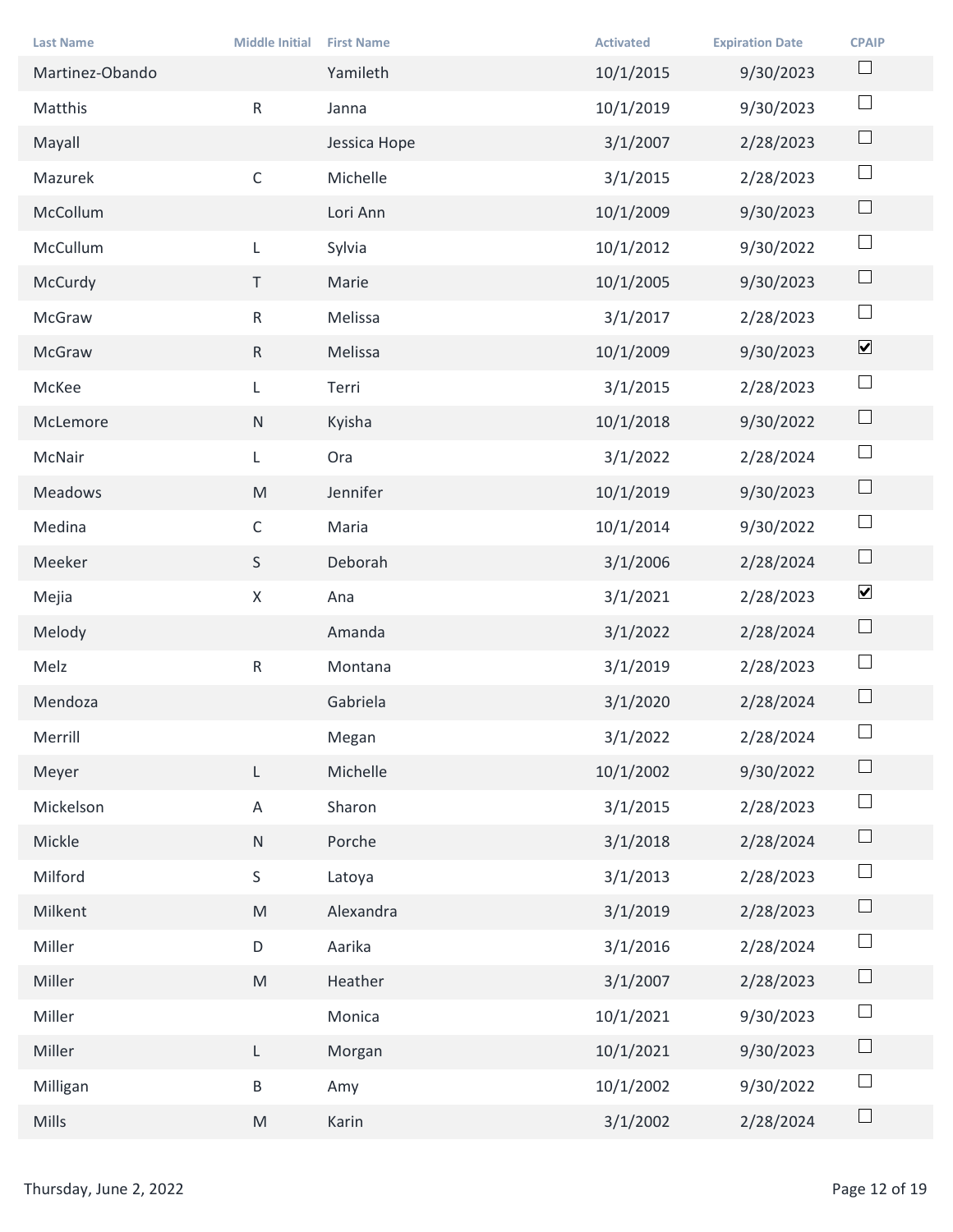| <b>Last Name</b>       | <b>Middle Initial</b> | <b>First Name</b> | <b>Activated</b> | <b>Expiration Date</b> | <b>CPAIP</b>             |
|------------------------|-----------------------|-------------------|------------------|------------------------|--------------------------|
| Miloch                 | Α                     | Lynnette          | 3/1/2010         | 2/28/2024              | $\Box$                   |
| Misiolek               |                       | Margaret          | 3/1/2022         | 2/28/2024              | $\Box$                   |
| Mize                   | $\mathsf{L}$          | Debra             | 10/1/2002        | 9/30/2022              | $\Box$                   |
| Modrzejewska           |                       | Ewelina           | 10/1/2016        | 9/30/2022              | $\Box$                   |
| Mohamed                |                       | Rupashree         | 10/1/2017        | 9/30/2023              | $\Box$                   |
| Montes                 |                       | Erika             | 10/1/2017        | 9/30/2023              | $\Box$                   |
| Montes Arroyo          |                       | Alondra           | 10/1/2010        | 9/30/2022              | $\Box$                   |
| Montes Arroyo          |                       | Alondra           | 3/1/2018         | 2/28/2024              | $\blacktriangledown$     |
| Montgomery             |                       | Colleen           | 3/1/2022         | 2/28/2024              | $\overline{\phantom{a}}$ |
| Mooney                 |                       | Nicole            | 3/1/2020         | 2/28/2024              | $\Box$                   |
| Morgan                 | L                     | Tawnya            | 10/1/2007        | 9/30/2023              | $\Box$                   |
| Morris                 |                       | Jacqueline        | 3/1/2022         | 2/28/2024              | $\Box$                   |
| Morrison               | $\mathsf D$           | Bethany           | 10/1/2016        | 9/30/2022              | $\Box$                   |
| Moss                   | $\mathsf{A}$          | Beth              | 3/1/2012         | 2/28/2024              | $\Box$                   |
| Mott                   | $\top$                | Nancy             | 10/1/2016        | 9/30/2022              | $\Box$                   |
| Moya                   | L.                    | Susie             | 10/1/2010        | 9/30/2022              | $\Box$                   |
| Murphy                 |                       | Rose Elizabeth    | 3/1/2020         | 2/28/2024              | $\Box$                   |
| Nazif                  |                       | Ganime            | 10/1/2010        | 9/30/2022              | $\Box$                   |
| Nelson                 | L                     | Rachel            | 10/1/2015        | 9/30/2023              | $\blacktriangledown$     |
| Nemeth                 |                       | Jeffrey Martyn    | 10/1/2014        | 9/30/2022              | $\Box$                   |
| Nichamin               | $\sf B$               | Liliana           | 3/1/2011         | 2/28/2023              | $\Box$                   |
| Nicole                 |                       | Dara              | 3/1/2015         | 2/28/2023              | $\Box$                   |
| Nobles                 | $\mathsf{A}$          | Debra             | 3/1/2009         | 2/28/2023              | $\Box$                   |
| Norris                 |                       | Candice           | 3/1/2009         | 2/28/2023              | $\Box$                   |
| Norton                 | $\top$                | Colleen           | 3/1/2008         | 2/28/2024              | $\Box$                   |
| Nowicki                | $\mathsf{C}$          | Jodell            | 3/1/2012         | 2/28/2024              | $\Box$                   |
| Nowlan                 |                       | Kevin Eric        | 3/1/2010         | 2/28/2024              | $\Box$                   |
| Oberle                 |                       | Deborah Ann       | 10/1/2014        | 9/30/2022              | $\Box$                   |
| O'Donnell              | N                     | Lacey             | 10/1/2015        | 9/30/2023              | $\Box$                   |
| Olalde                 | K                     | Karen             | 3/1/2002         | 2/28/2023              | $\Box$                   |
| Olender                | $\mathsf{L}$          | Katarzyna         | 3/1/2012         | 2/28/2024              | $\blacktriangledown$     |
|                        |                       |                   |                  |                        |                          |
| Thursday, June 2, 2022 |                       |                   |                  |                        | Page 13 of 19            |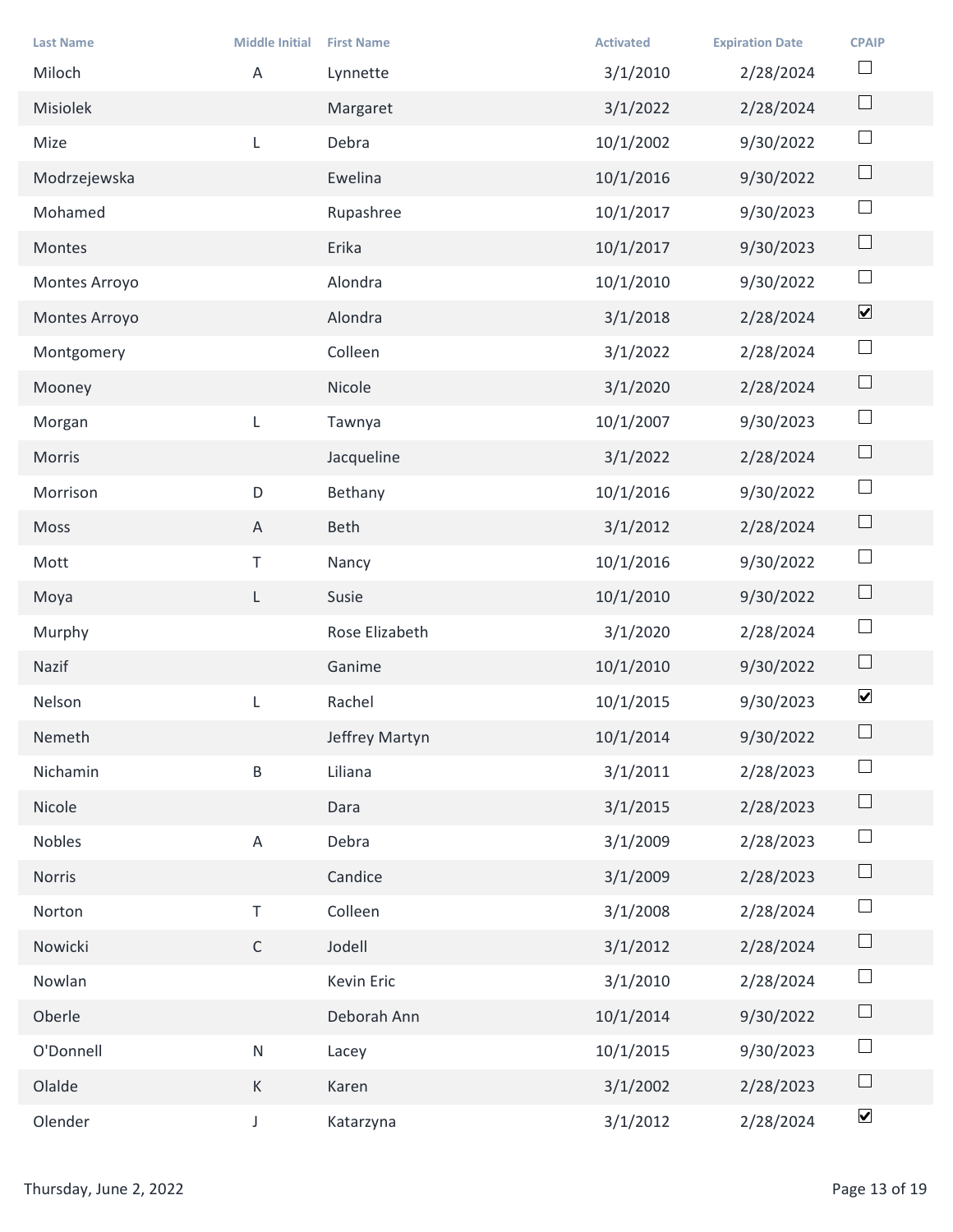| <b>Last Name</b>       | <b>Middle Initial</b> | <b>First Name</b> | <b>Activated</b> | <b>Expiration Date</b> | <b>CPAIP</b>         |
|------------------------|-----------------------|-------------------|------------------|------------------------|----------------------|
| Olender-Misiarz        | J                     | Katarzyna         | 10/1/2009        | 9/30/2023              | $\Box$               |
| Olson                  |                       | Samantha          | 3/1/2021         | 2/28/2023              | $\Box$               |
| Ontiveros              |                       | Maria Teresa      | 10/1/2020        | 9/30/2022              | $\Box$               |
| Ormes                  | S                     | Elizabeth         | 3/1/2016         | 2/28/2024              | $\Box$               |
| Ortega                 | $\mathsf{A}$          | Janet             | 3/1/2012         | 2/28/2024              | $\Box$               |
| Overby                 | $\mathsf{J}$          | Laura             | 10/1/2007        | 9/30/2023              | $\Box$               |
| Paez                   | E                     | Joel              | 10/1/2012        | 9/30/2022              | $\blacktriangledown$ |
| Pagan                  | ${\sf M}$             | Lauren            | 3/1/2015         | 2/28/2023              | $\Box$               |
| Pagan                  |                       | Norma             | 3/1/2005         | 2/28/2023              | $\Box$               |
| Palmer                 | P                     | Deanna            | 3/1/2017         | 2/28/2023              | $\Box$               |
| Pangan                 | M                     | Annika            | 10/1/2019        | 9/30/2023              | $\Box$               |
| Pankins                |                       | Tiara             | 3/1/2022         | 2/28/2024              | $\Box$               |
| Papagiannis            |                       | Athanasios        | 10/1/2009        | 9/30/2023              | $\Box$               |
| Papesh                 | $\mathsf{A}$          | Tracey            | 3/1/2011         | 2/28/2023              | $\Box$               |
| Patterson              | M                     | Laura             | 10/1/2014        | 9/30/2022              | $\Box$               |
| Pealer                 |                       | Janisha           | 10/1/2020        | 9/30/2022              | $\Box$               |
| Peguero                | R                     | Dayimiris         | 3/1/2002         | 2/28/2024              | $\Box$               |
| Peltier                |                       | Carla Kay         | 10/1/2014        | 9/30/2022              | $\Box$               |
| Perez                  | G                     | Maria             | 10/1/2009        | 2/28/2024              | $\Box$               |
| Peterson               |                       | Ruth Anne         | 10/1/2011        | 9/30/2023              | $\Box$               |
| Peterson               | ${\sf N}$             | Shavonna          | 10/1/2019        | 9/30/2023              | $\Box$               |
| Pharr                  | $\mathsf D$           | Erica             | 3/1/2015         | 2/28/2023              | $\Box$               |
| Pieters                | M                     | Susan             | 3/1/2009         | 2/28/2023              | $\Box$               |
| Pihlaja-Olson          | $\mathsf D$           | Michelle          | 3/1/2013         | 2/28/2023              | $\Box$               |
| Pindiur                | M                     | Anita             | 3/1/2004         | 2/28/2024              | $\Box$               |
| Pinter                 | $\mathsf D$           | Barry             | 3/1/2011         | 2/28/2023              | $\Box$               |
| Powell                 |                       | Alberta           | 10/1/2005        | 9/30/2023              | $\Box$               |
| Puchner                | J                     | Holly             | 10/1/2017        | 9/30/2023              | $\blacktriangledown$ |
| Rachelle Barmann       |                       | Janice            | 3/1/2021         | 2/28/2023              | $\Box$               |
| Raddatz                |                       | Lisa              | 10/1/2018        | 9/30/2022              | $\Box$               |
| Ramirez                | $\, {\sf B} \,$       | Dinorah           | 10/1/2012        | 9/30/2022              | $\Box$               |
|                        |                       |                   |                  |                        |                      |
| Thursday, June 2, 2022 |                       |                   |                  |                        | Page 14 of 19        |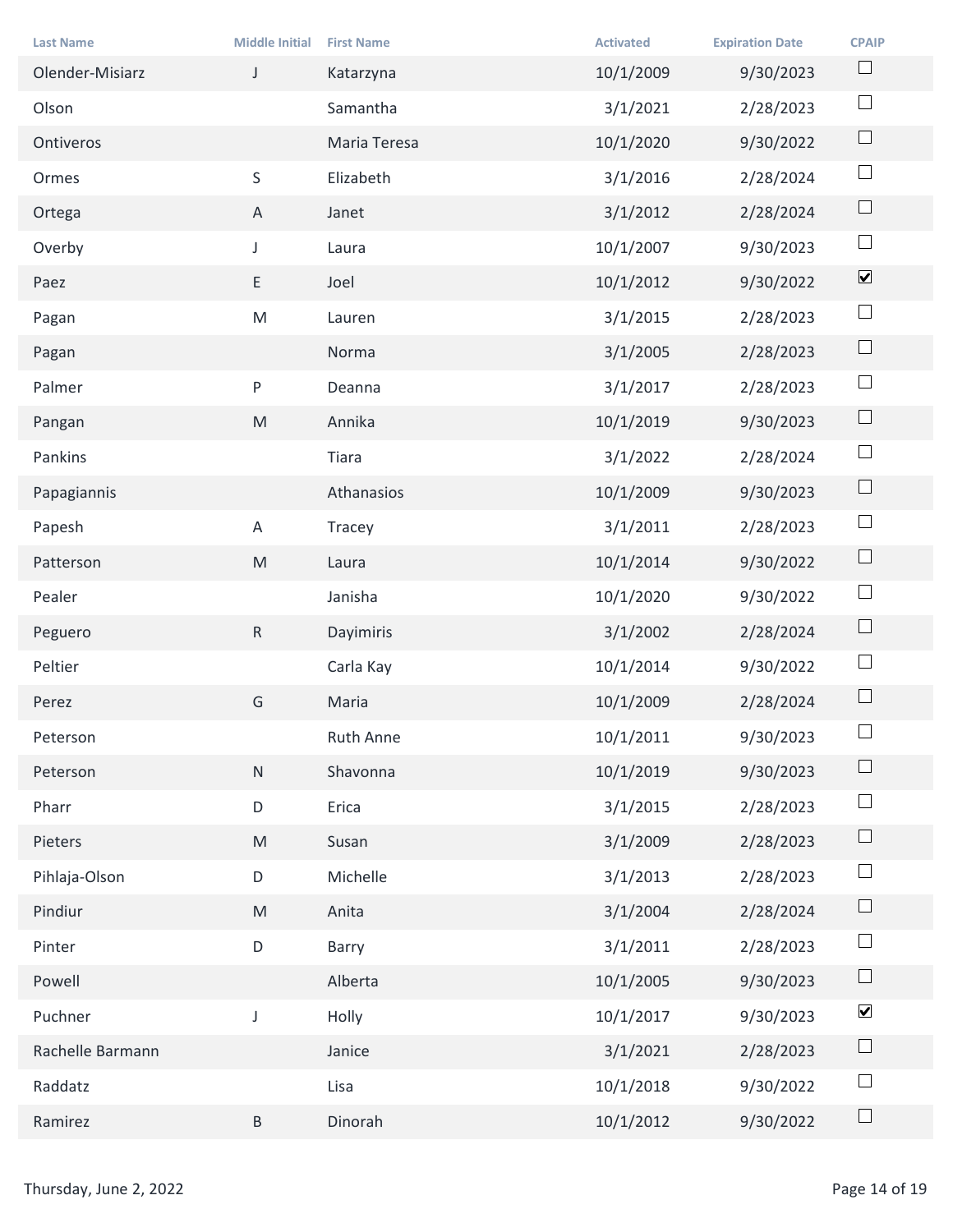| <b>Last Name</b>       | <b>Middle Initial</b>                                                                                      | <b>First Name</b><br>Eric | <b>Activated</b>      | <b>Expiration Date</b> | <b>CPAIP</b><br>$\Box$       |
|------------------------|------------------------------------------------------------------------------------------------------------|---------------------------|-----------------------|------------------------|------------------------------|
| Ray<br>Reed            | $\mathsf{M}% _{T}=\mathsf{M}_{T}\!\left( a,b\right) ,\ \mathsf{M}_{T}=\mathsf{M}_{T}\!\left( a,b\right) ,$ | Jessica                   | 3/1/2020<br>10/1/2015 | 2/28/2024<br>9/30/2023 | $\Box$                       |
| Reidy                  | M                                                                                                          | Nicole                    | 3/1/2017              | 2/28/2023              | $\Box$                       |
| Reyes                  |                                                                                                            | Frances Marie             | 3/1/2014              | 2/28/2024              | $\hfill \square$             |
| Reynolds               |                                                                                                            | Mary                      | 10/1/2010             | 9/30/2022              | $\Box$                       |
| Rivas                  |                                                                                                            | Joel                      | 10/1/2020             | 9/30/2022              | $\Box$                       |
| Robertson              | $\mathsf{L}$                                                                                               | Jacqueline                | 3/1/2015              | 2/28/2023              | $\Box$                       |
| Robinson               | D                                                                                                          | Janet                     | 10/1/2015             | 9/30/2023              | $\blacktriangledown$         |
| Robinson               | D                                                                                                          | Janet                     | 10/1/2006             | 9/30/2022              | $\overline{\phantom{a}}$     |
| Robinson               | K                                                                                                          | Jeanna                    | 3/1/2014              | 2/28/2024              | $\Box$                       |
| Rodrick                | $\mathsf{J}$                                                                                               | Amanda                    | 3/1/2017              | 2/28/2023              | $\Box$                       |
| Rodriguez              | M                                                                                                          | Vanessa                   | 3/1/2021              | 2/28/2023              | $\Box$                       |
| Rojas                  | M                                                                                                          | Luz                       | 10/1/2016             | 9/30/2022              | $\Box$                       |
| Roman-Rodriguez        | Z                                                                                                          | Zitlalli                  | 3/1/2020              | 2/28/2024              | $\boxed{\blacktriangledown}$ |
| Romero de Alliey       |                                                                                                            | Maria Elena               | 3/1/2021              | 2/28/2023              | $\Box$                       |
| Roon                   | $\lfloor$                                                                                                  | Jana                      | 10/1/2018             | 9/30/2022              | $\Box$                       |
| Rosado                 | E                                                                                                          | Megan                     | 3/1/2002              | 2/28/2024              | $\Box$                       |
| Rosario                | $\mathsf{L}^-$                                                                                             | Elizabeth                 | 3/1/2019              | 2/28/2023              | $\Box$                       |
| Rowe                   | M                                                                                                          | Audra                     | 10/1/2019             | 9/30/2023              | $\blacktriangledown$         |
| Rowe                   | T                                                                                                          | Sabrina                   | 3/1/2018              | 2/28/2024              | $\Box$                       |
| Rueter                 | $R_{\parallel}$                                                                                            | Kimberly                  | 3/1/2009              | 2/28/2023              | $\Box$                       |
| Ruiz                   | G                                                                                                          | Ashley                    | 10/1/2019             | 9/30/2023              | $\Box$                       |
| Ruiz                   | $\mathsf{C}$                                                                                               | Maria                     | 3/1/2022              | 2/28/2024              | $\Box$                       |
| Russell                | $\mathsf{A}$                                                                                               | Melissa                   | 10/1/2002             | 9/30/2022              | $\Box$                       |
| Ruthberg               |                                                                                                            | Kayleen Ann               | 3/1/2007              | 2/28/2023              | $\blacktriangledown$         |
| Ruvoli                 | $\mathsf{A}$                                                                                               | Laura                     | 10/1/2017             | 9/30/2023              | $\Box$                       |
| Ryan                   | M                                                                                                          | Rita                      | 10/1/2003             | 9/30/2023              | $\Box$                       |
| Salinas-Galarza        |                                                                                                            | San Juanita               | 3/1/2011              | 2/28/2023              | $\Box$                       |
| Salter                 |                                                                                                            | Amy Kay                   | 3/1/2021              | 2/28/2023              | $\Box$                       |
| Sander McFalls         | $\mathsf{E}^-$                                                                                             | Jill                      | 10/1/2018             | 9/30/2022              | $\Box$                       |
| Sanders                | N                                                                                                          | Latreece                  | 10/1/2019             | 9/30/2023              | $\Box$                       |
| Thursday, June 2, 2022 |                                                                                                            |                           |                       |                        | Page 15 of 19                |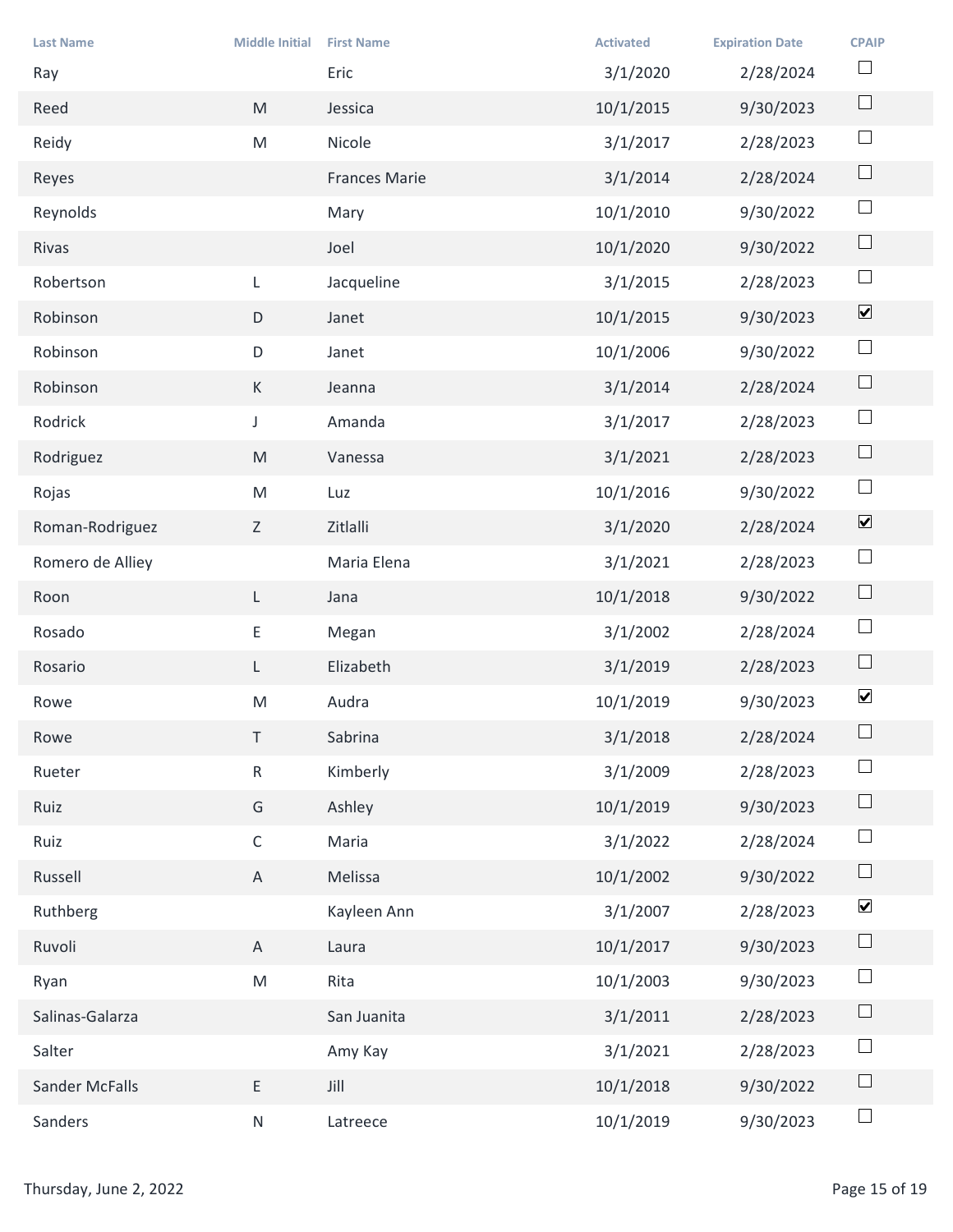| <b>Last Name</b>       | <b>Middle Initial</b> | <b>First Name</b> | <b>Activated</b> | <b>Expiration Date</b> | <b>CPAIP</b>         |
|------------------------|-----------------------|-------------------|------------------|------------------------|----------------------|
| Sauerhage              |                       | Sara Elizabeth    | 10/1/2020        | 9/30/2022              | $\Box$               |
| Scales                 | $\mathsf{V}$          | April             | 3/1/2021         | 2/28/2023              | $\Box$               |
| Schellin-Rog           |                       | Kimberly Lee      | 3/1/2009         | 2/28/2023              | $\Box$               |
| Schellin-Rog           |                       | Kimberly Lee      | 10/1/2006        | 9/30/2022              | $\blacktriangledown$ |
| Schloer                | W                     | Justin            | 10/1/2020        | 9/30/2022              | $\Box$               |
| Schnell                | S                     | Donna             | 10/1/2004        | 9/30/2022              | $\Box$               |
| Schoenwetter           |                       | Jenny             | 3/1/2019         | 2/28/2023              | $\Box$               |
| Schoonover             | S                     | Teri              | 10/1/2018        | 9/30/2022              | $\Box$               |
| Schrage                | A                     | Karen             | 10/1/2002        | 9/30/2022              | $\Box$               |
| Schultz                | $\mathsf{A}$          | Katherine         | 10/1/2004        | 9/30/2022              | $\Box$               |
| Schuster               | B                     | Veronica          | 3/1/2012         | 2/28/2024              | $\Box$               |
| Sefried                |                       | Sara Marie        | 3/1/2011         | 2/28/2023              | $\Box$               |
| Serrano                |                       | Leslie            | 10/1/2021        | 9/30/2023              | $\Box$               |
| Settles                |                       | Sarah             | 3/1/2022         | 2/28/2024              | $\Box$               |
| Shabazz                | E                     | Dolores           | 3/1/2006         | 2/28/2024              | $\Box$               |
| Shackleford            | N                     | Donald            | 10/1/2011        | 9/30/2023              | $\Box$               |
| Shackleford            |                       | Donald Neal       | 10/1/2008        | 9/30/2022              | $\blacktriangledown$ |
| Shalabi                |                       | Itedal            | 10/1/2016        | 9/30/2022              | $\Box$               |
| Shapps                 | $\mathsf{J}$          | Kimberly          | 10/1/2003        | 9/30/2023              | $\Box$               |
| Sharp                  |                       | Linda             | 3/1/2014         | 2/28/2024              | $\Box$               |
| Sibrava                |                       | Samantha          | 3/1/2021         | 2/28/2023              | $\Box$               |
| Siegel                 | $\mathsf{L}$          | Barbara           | 10/1/2004        | 9/30/2022              | $\Box$               |
| Silvestros - Gkizas    |                       | Angela            | 3/1/2004         | 2/28/2024              | $\Box$               |
| Simonic                | M                     | Ramanda           | 10/1/2016        | 9/30/2022              | $\blacktriangledown$ |
| Simpson Sr.            |                       | Kenneth           | 3/1/2016         | 2/28/2024              | $\Box$               |
| Sipes                  | $\sf{B}$              | Abigail           | 10/1/2018        | 9/30/2022              | $\Box$               |
| Sizemore               |                       | Rachel            | 10/1/2014        | 9/30/2022              | $\Box$               |
| Skach                  |                       | Melanie           | 3/1/2021         | 2/28/2023              | $\Box$               |
| Smith                  | K                     | Mary              | 3/1/2004         | 2/28/2024              | $\Box$               |
| Sobotka                | E.                    | Megan             | 3/1/2019         | 2/28/2023              | $\Box$               |
| Soto                   |                       | Ericka            | 10/1/2021        | 9/30/2023              | $\Box$               |
|                        |                       |                   |                  |                        |                      |
| Thursday, June 2, 2022 |                       |                   |                  |                        | Page 16 of 19        |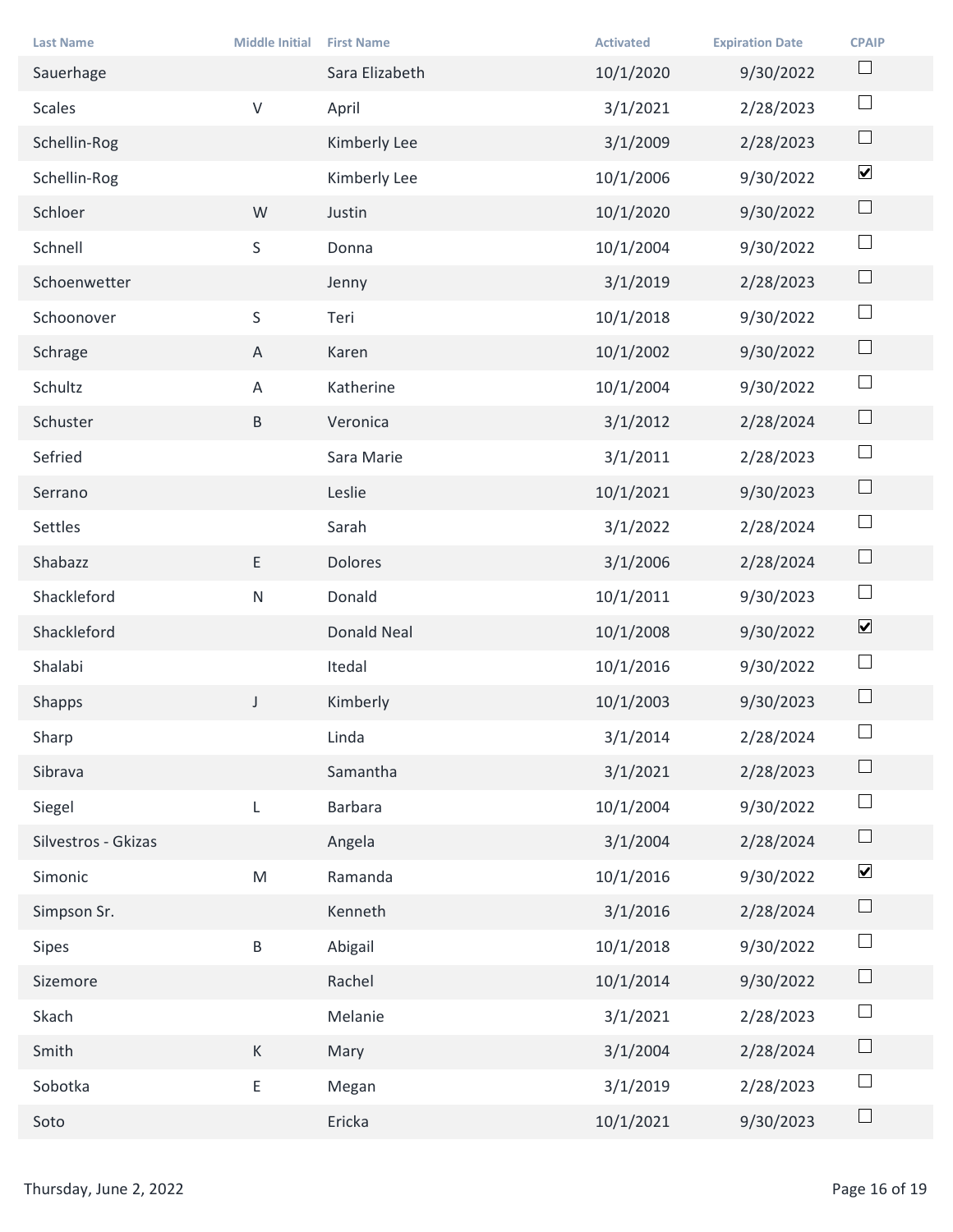| <b>Last Name</b><br>SRB | <b>Middle Initial</b>                                                                                      | <b>First Name</b><br><b>Bruna</b> | <b>Activated</b><br>3/1/2012 | <b>Expiration Date</b><br>2/28/2024 | <b>CPAIP</b><br>$\Box$   |
|-------------------------|------------------------------------------------------------------------------------------------------------|-----------------------------------|------------------------------|-------------------------------------|--------------------------|
| Steinbach               |                                                                                                            | Sarah                             | 10/1/2020                    | 9/30/2022                           | $\Box$                   |
| Stephens                | $\mathsf{L}$                                                                                               | Andrea                            | 10/1/2018                    | 9/30/2022                           | $\Box$                   |
| Stephens                | $\mathsf{A}$                                                                                               | Kimberly                          | 10/1/2017                    | 9/30/2023                           | $\Box$                   |
| Stevens                 | ${\sf M}$                                                                                                  | Porscha                           | 3/1/2019                     | 2/28/2023                           | $\Box$                   |
| Stewart                 |                                                                                                            | Brittany                          | 3/1/2021                     | 2/28/2023                           | $\Box$                   |
| Stone                   | G                                                                                                          | Robert                            | 3/1/2022                     | 2/28/2024                           | $\Box$                   |
| Stone                   | D                                                                                                          | Tracy                             | 3/1/2016                     | 2/28/2024                           | $\Box$                   |
| Stonerock               | Α                                                                                                          | Kathleen                          | 3/1/2021                     | 2/28/2023                           | $\overline{\phantom{a}}$ |
| Storey                  | $\mathsf C$                                                                                                | Lindoria                          | 10/1/2010                    | 9/30/2022                           | $\blacktriangledown$     |
| Suhm                    | $\mathsf{C}$                                                                                               | Nicole                            | 10/1/2018                    | 9/30/2022                           | $\Box$                   |
| Suhr                    | ${\sf N}$                                                                                                  | Alicia                            | 3/1/2017                     | 2/28/2023                           | $\Box$                   |
| Susman                  |                                                                                                            | Ewa Anna                          | 3/1/2009                     | 2/28/2023                           | $\blacktriangledown$     |
| Taborn                  | $\mathsf{M}% _{T}=\mathsf{M}_{T}\!\left( a,b\right) ,\ \mathsf{M}_{T}=\mathsf{M}_{T}\!\left( a,b\right) ,$ | Diane                             | 10/1/2003                    | 9/30/2023                           | $\Box$                   |
| Tariq                   |                                                                                                            | Sehrish                           | 10/1/2011                    | 9/30/2023                           | $\Box$                   |
| Tassone                 |                                                                                                            | Hannah                            | 10/1/2020                    | 9/30/2022                           | $\Box$                   |
| Thomas                  | ${\sf N}$                                                                                                  | Kimberly                          | 10/1/2012                    | 9/30/2022                           | $\blacktriangledown$     |
| Thomas                  | $\mathsf{A}$                                                                                               | Rebecca                           | 3/1/2017                     | 2/28/2023                           | $\Box$                   |
| Thomason                | K                                                                                                          | Angela                            | 3/1/2022                     | 2/28/2024                           | $\Box$                   |
| Thompson                |                                                                                                            | L Alyse                           | 10/1/2005                    | 9/30/2023                           | $\Box$                   |
| Thompson Blum           |                                                                                                            | Jasmine                           | 3/1/2022                     | 2/28/2024                           | $\Box$                   |
| Ticknor                 | ${\sf R}$                                                                                                  | Nicole                            | 3/1/2008                     | 2/28/2024                           | $\Box$                   |
| Tiernan                 | $\mathsf K$                                                                                                | Jean                              | 10/1/2012                    | 9/30/2022                           | $\Box$                   |
| Tierney                 | S                                                                                                          | Courtney                          | 10/1/2002                    | 9/30/2022                           | $\Box$                   |
| Todd                    | L                                                                                                          | Phyllis                           | 10/1/2007                    | 9/30/2023                           | $\Box$                   |
| Toledo                  |                                                                                                            | Xochitl                           | 10/1/2021                    | 9/30/2023                           | $\Box$                   |
| Tolladay                | R                                                                                                          | Jennifer                          | 10/1/2012                    | 9/30/2022                           | $\Box$                   |
| Toncy                   | N                                                                                                          | Nancy                             | 10/1/2011                    | 9/30/2023                           | $\Box$                   |
| Tori                    |                                                                                                            | Brenda                            | 3/1/2022                     | 2/28/2024                           | $\Box$                   |
| Torres                  |                                                                                                            | Laurita                           | 3/1/2022                     | 2/28/2024                           | $\Box$                   |
| Totonchi                | $\mathsf{K}$                                                                                               | Mladenka                          | 3/1/2019                     | 2/28/2023                           | $\Box$                   |
| Thursday, June 2, 2022  |                                                                                                            |                                   |                              |                                     | Page 17 of 19            |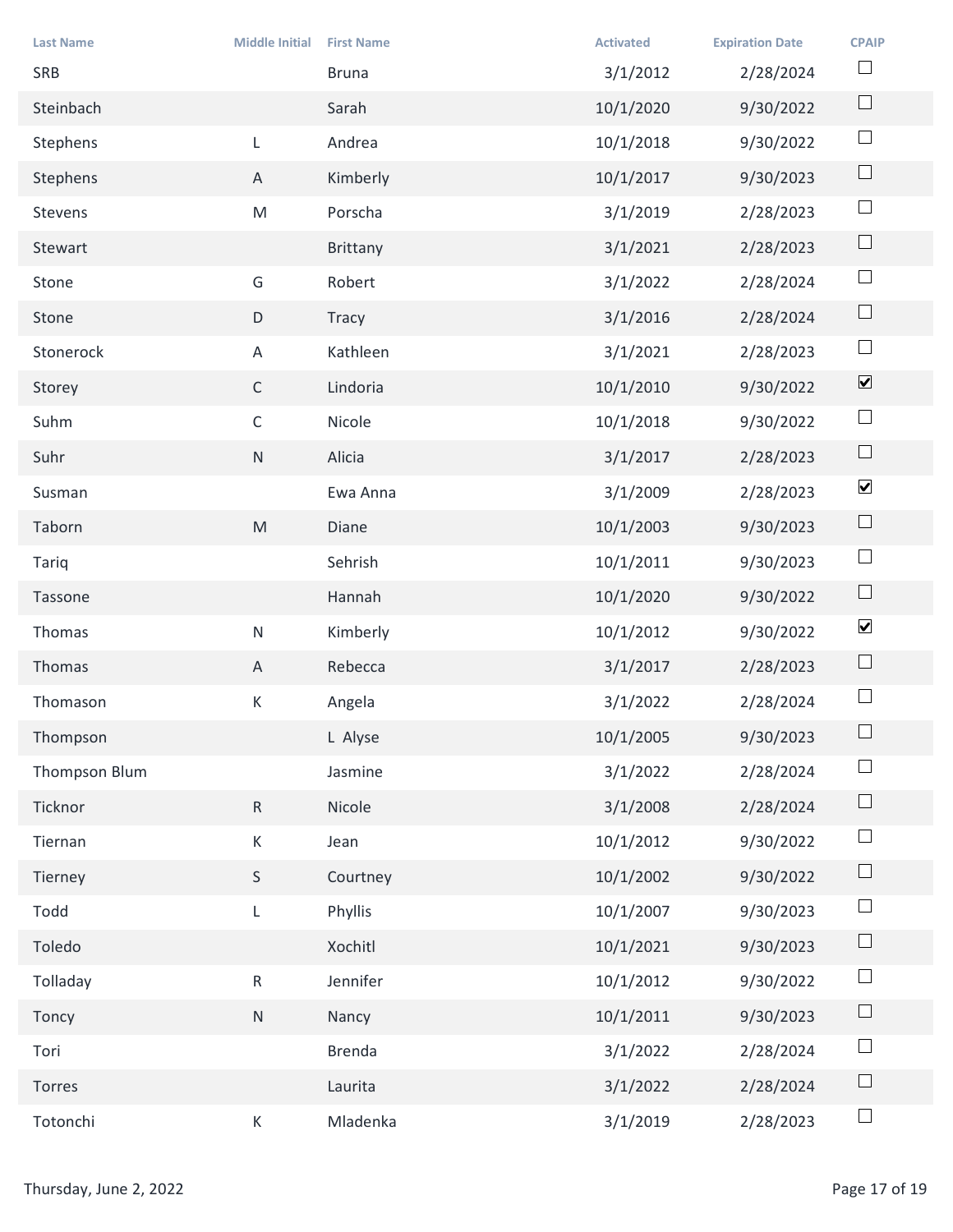| <b>Last Name</b><br>Trombino | <b>Middle Initial</b><br>N                                                                                 | <b>First Name</b><br>Gianna | <b>Activated</b><br>3/1/2020 | <b>Expiration Date</b><br>2/28/2024 | <b>CPAIP</b><br>$\Box$       |
|------------------------------|------------------------------------------------------------------------------------------------------------|-----------------------------|------------------------------|-------------------------------------|------------------------------|
| Trushel                      | ${\sf M}$                                                                                                  | Kathryn                     | 10/1/2003                    | 9/30/2023                           | $\Box$                       |
| Tucker                       | S                                                                                                          | Kimberly                    | 3/1/2004                     | 2/28/2024                           | $\Box$                       |
| Tunnell                      |                                                                                                            | Tamela                      | 3/1/2004                     | 2/28/2024                           | $\Box$                       |
| Tunney                       |                                                                                                            | Stephanie                   | 10/1/2021                    | 9/30/2023                           | $\Box$                       |
| Turek                        | S                                                                                                          | Katherine                   | 3/1/2019                     | 2/28/2023                           | $\Box$                       |
| Turner                       | M                                                                                                          | Jenaleigh                   | 10/1/2017                    | 9/30/2023                           | $\Box$                       |
| Turner                       |                                                                                                            | Latasha                     | 3/1/2022                     | 2/28/2024                           | $\Box$                       |
| Tygart                       | $\mathsf{C}$                                                                                               | Sarah                       | 3/1/2009                     | 2/28/2023                           | $\Box$                       |
| Tyksinski                    |                                                                                                            | Aniela                      | 3/1/2022                     | 2/28/2024                           | $\Box$                       |
| Usry                         | $\mathsf{J}$                                                                                               | Andrea                      | 10/1/2020                    | 9/30/2022                           | $\Box$                       |
| Valiukenas                   |                                                                                                            | Laura                       | 10/1/2016                    | 9/30/2022                           | $\Box$                       |
| Vancil                       | $\mathsf{L}$                                                                                               | Jennifer                    | 3/1/2015                     | 2/28/2023                           | $\Box$                       |
| VanMeter                     | $R_{\parallel}$                                                                                            | Sarah                       | 10/1/2012                    | 9/30/2022                           | $\Box$                       |
| Vann                         | M                                                                                                          | Anna                        | 10/1/2011                    | 9/30/2023                           | $\Box$                       |
| Veech                        |                                                                                                            | Vicki                       | 10/1/2021                    | 9/30/2023                           | $\Box$                       |
| Velasco                      |                                                                                                            | Beisabel                    | 10/1/2019                    | 9/30/2023                           | $\Box$                       |
| Vigezzi                      |                                                                                                            | Sally                       | 3/1/2021                     | 2/28/2023                           | $\Box$                       |
| Villanueva                   |                                                                                                            | Rosa                        | 10/1/2017                    | 9/30/2023                           | $\Box$                       |
| Villanueva-Khan              |                                                                                                            | M. Rosario                  | 10/1/2015                    | 9/30/2023                           | $\Box$                       |
| Volkening                    | E                                                                                                          | Marissa                     | 3/1/2018                     | 2/28/2024                           | $\Box$                       |
| Webster                      |                                                                                                            | Rebecca                     | 10/1/2021                    | 9/30/2023                           | $\Box$                       |
| Weiss                        | $\mathsf{J}$                                                                                               | Jill                        | 3/1/2006                     | 2/28/2024                           | $\Box$                       |
| Wester                       |                                                                                                            | Renee                       | 10/1/2013                    | 9/30/2023                           | $\Box$                       |
| White-Nesby                  | Y                                                                                                          | Lisa                        | 3/1/2002                     | 2/28/2024                           | $\Box$                       |
| Whitmer                      | M                                                                                                          | Anna                        | 10/1/2005                    | 9/30/2022                           | $\Box$                       |
| Whitmer                      | M                                                                                                          | Anna                        | 10/1/2006                    | 9/30/2022                           | $\boxed{\blacktriangledown}$ |
| Wiesner                      | M                                                                                                          | Megan                       | 3/1/2013                     | 2/28/2023                           | $\Box$                       |
| Wiesner                      | $\mathsf{M}% _{T}=\mathsf{M}_{T}\!\left( a,b\right) ,\ \mathsf{M}_{T}=\mathsf{M}_{T}\!\left( a,b\right) ,$ | Megan                       | 10/1/2015                    | 9/30/2023                           | $\blacktriangledown$         |
| Williams                     | $\mathsf{A}$                                                                                               | Laurie                      | 10/1/2019                    | 9/30/2023                           | $\Box$                       |
| Williams                     | $\mathsf T$                                                                                                | Sandy                       | 3/1/2019                     | 2/28/2023                           | $\Box$                       |
|                              |                                                                                                            |                             |                              |                                     |                              |
| Thursday, June 2, 2022       |                                                                                                            |                             |                              |                                     | Page 18 of 19                |